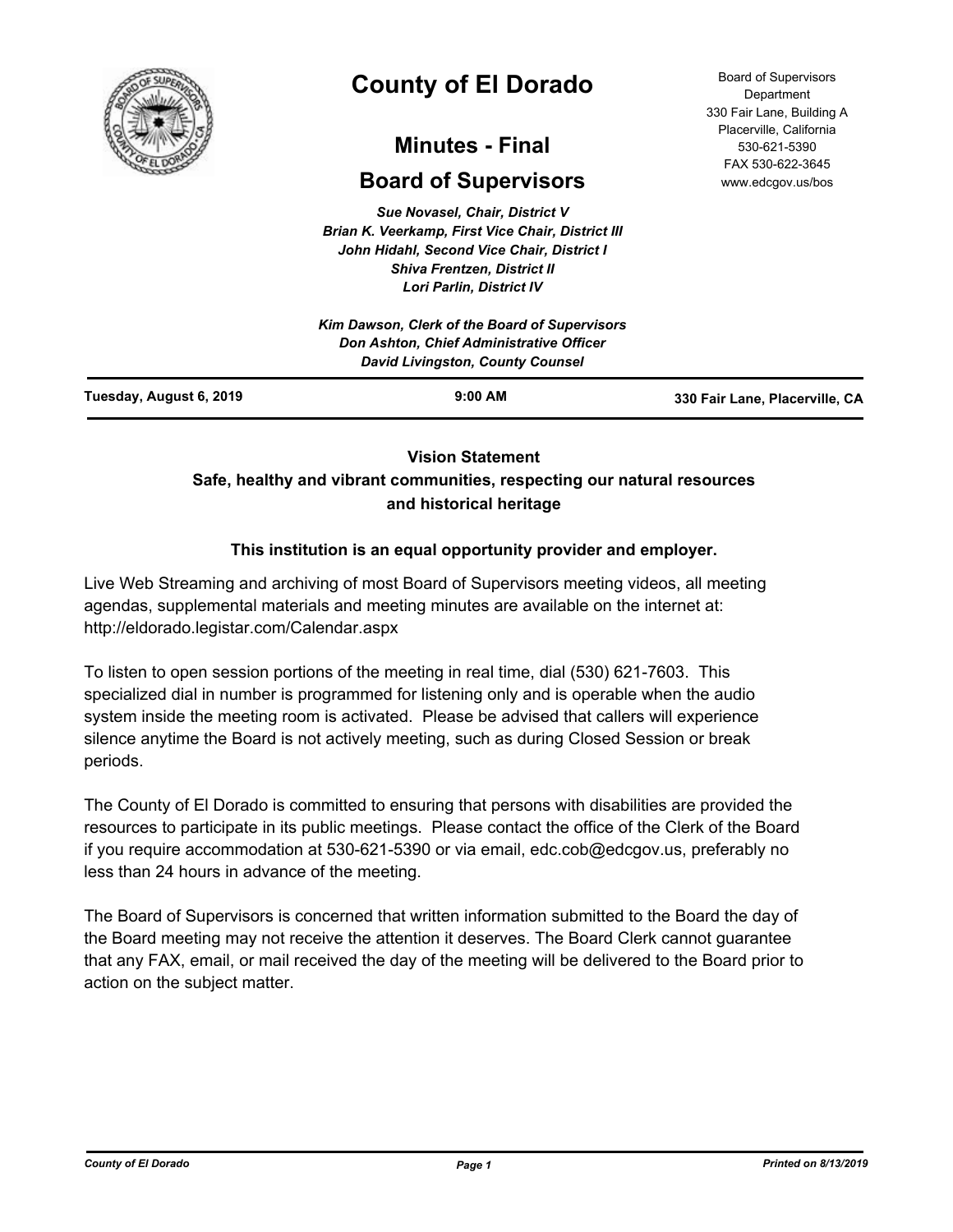The Board meets simultaneously as the Board of Supervisors and the Board of Directors of the Air Quality Management District, In-Home Supportive Services, Public Housing Authority, Redevelopment Agency and other Special Districts.

For Purposes of the Brown Act § 54954.2 (a), the numbered items on this Agenda give a brief description of each item of business to be transacted or discussed. Recommendations of the staff, as shown, do not prevent the Board from taking other action.

Materials related to an item on this Agenda submitted to the Board of Supervisors after distribution of the agenda packet are available for inspection during normal business hours in the public viewing packet located in Building A, 330 Fair Lane, Placerville or in the Board Clerk's Office located at the same address. Such documents are also available on the Board of Supervisors' Meeting Agenda webpage subject to staff's ability to post the documents before the meeting.

## **PROTOCOLS FOR PUBLIC COMMENT**

Public comment will be received at designated periods as called by the Board Chair.

Public comment on items scheduled for Closed Session will be received before the Board recesses to Closed Session.

Except with the consent of the Board, individuals shall be allowed to speak to an item only once.

On December 5, 2017, the Board adopted the following protocol relative to public comment periods. The Board adopted minor revisions to the protocol on February 26, 2019, incorporated herein:

Time for public input will be provided at every Board of Supervisors meeting. Individuals will have three minutes to address the Board. Individuals authorized by organizations will have three minutes to present organizational positions and perspectives and may request additional time, up to five minutes. At the discretion of the Board, time to speak by any individual may be extended.

Public comment on certain agenda items designated and approved by the Board may be treated differently with specific time limits per speaker or a limit on the total amount of time designated for public comment. It is the intent of the Board that quasi-judicial matters have additional flexibility depending upon the nature of the issue. It is the practice of the Board to allocate 20 minutes for public comment during Open Forum and for each agenda item to be discussed. (Note: Unless designated on the agenda, there is no Open Forum period during Special Meetings.)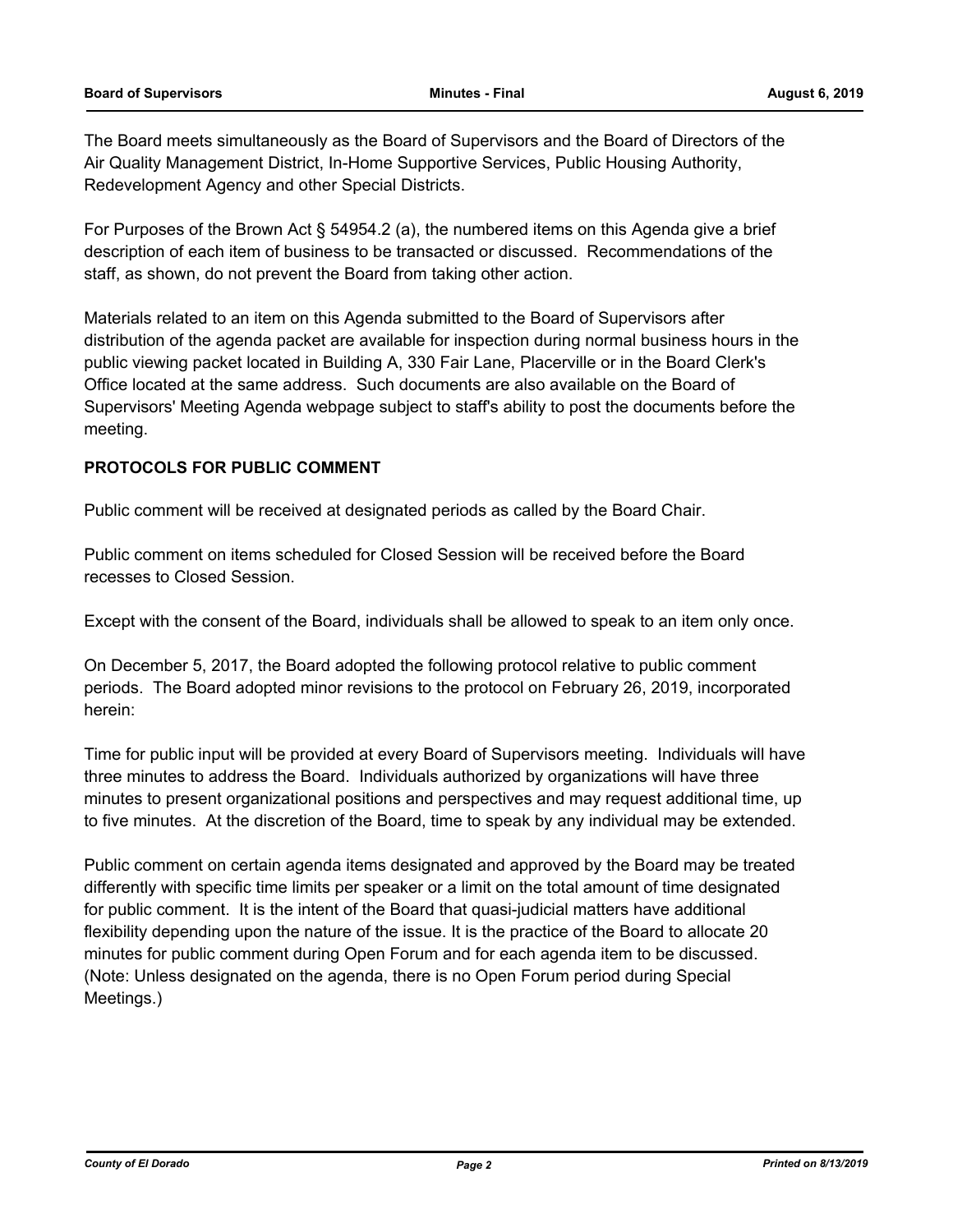Individual Board members may ask clarifying questions but will not engage in substantive dialogue with persons providing input to the Board.

If a person providing input to the Board creates a disruption by refusing to follow Board guidelines, the Chair of the Board may take the following actions:

Step 1. Request the person adhere to Board guidelines. If the person refuses, the Chair may turn off the speaker's microphone.

Step 2. If the disruption continues, the Chair may order a recess of the Board meeting.

Step 3. If the disruption continues, the Chair may order the removal of the person from the Board meeting.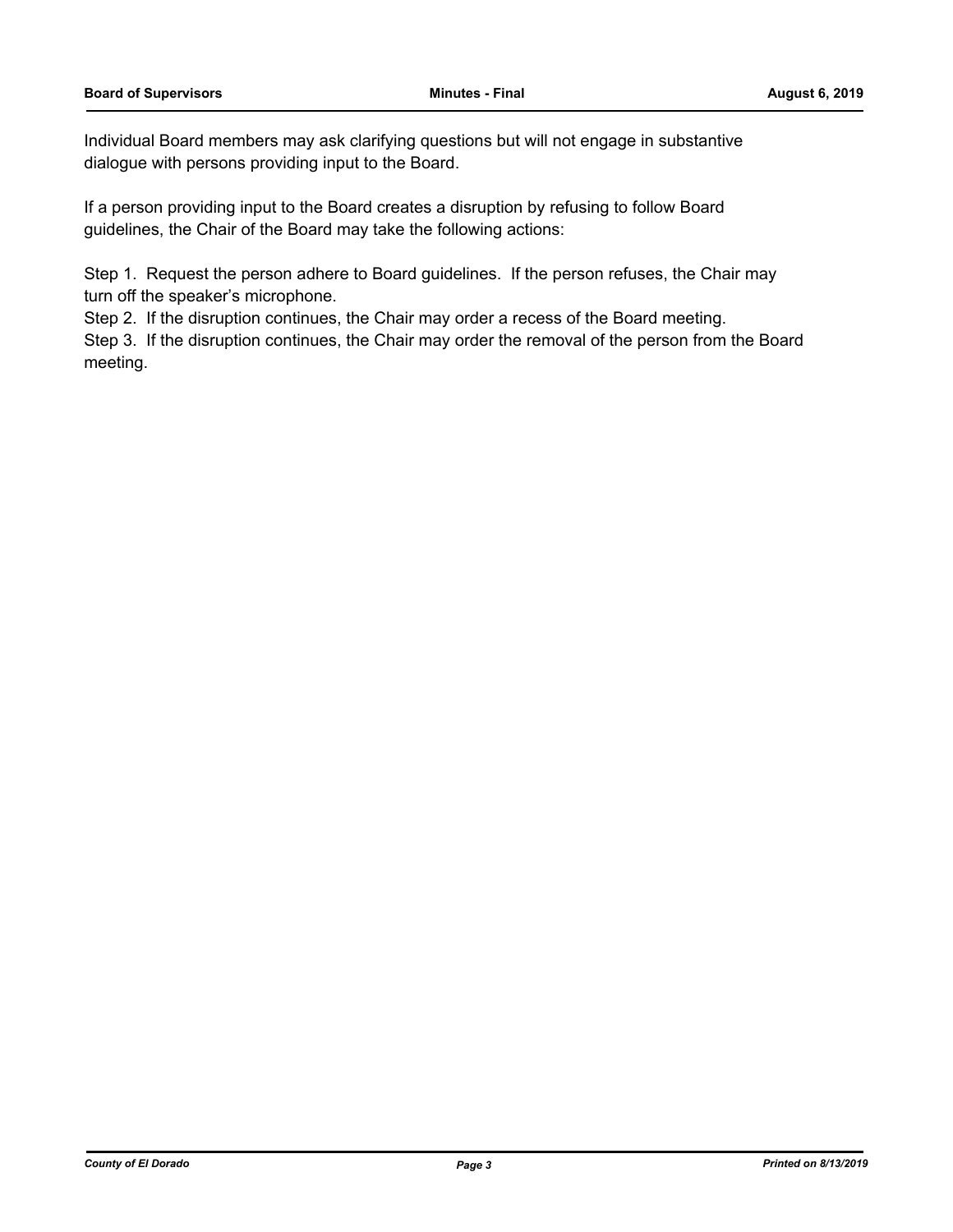#### **9:03 A.M. - CALLED TO ORDER**

**Present:** 3 - Supervisor Frentzen, Supervisor Novasel and Supervisor Parlin

**Absent:** 2 - Supervisor Veerkamp and Supervisor Hidahl

#### **INVOCATION AND PLEDGE OF ALLEGIANCE TO THE FLAG**

**Pastor Dave Cooke of the Cold Springs Community Church gave the Invocation. Supervisor Frentzen led the Pledge of Allegiance to the Flag.**

## **ADOPTION OF THE AGENDA AND APPROVAL OF CONSENT CALENDAR**

*Public Comment: K. Payne, J. Rizerbeck*

**A motion was made by Supervisor Frentzen, seconded by Supervisor Parlin to Adopt the Agenda and Approve Consent Calendar 1 with the following change: Continue item 12 off calendar.**

- **Yes:** 3 Frentzen, Novasel and Parlin
- **Absent:** 2 Veerkamp and Hidahl

The Board may make any necessary additions, deletions or corrections to the agenda including moving items to or from the Consent Calendar and adopt the agenda and the Consent Calendar with one single vote. A Board member may request an item be removed from the Consent Calendar for discussion and separate Board action. At the appropriate time as called by the Board Chair, members of the public may make a comment on matters on the Consent Calendar prior to Board action.

## **OPEN FORUM**

*Public Comment: J. Rizerbeck, L. Knutson, S. Herring, K. Greenwood, K. Payne*

#### [19-1216](http://eldorado.legistar.com/gateway.aspx?m=l&id=/matter.aspx?key=26539) OPEN FORUM (See Attachment)

Open Forum is an opportunity for members of the public to address the Board of Supervisors on subject matter that is not on their meeting agenda and within their jurisdiction. Public comments during Open Forum are limited to three minutes per person. Individuals authorized by organizations will have three minutes to present organizational positions and perspectives and may request additional time, up to five minutes. The total amount of time reserved for Open Forum is 20 Minutes.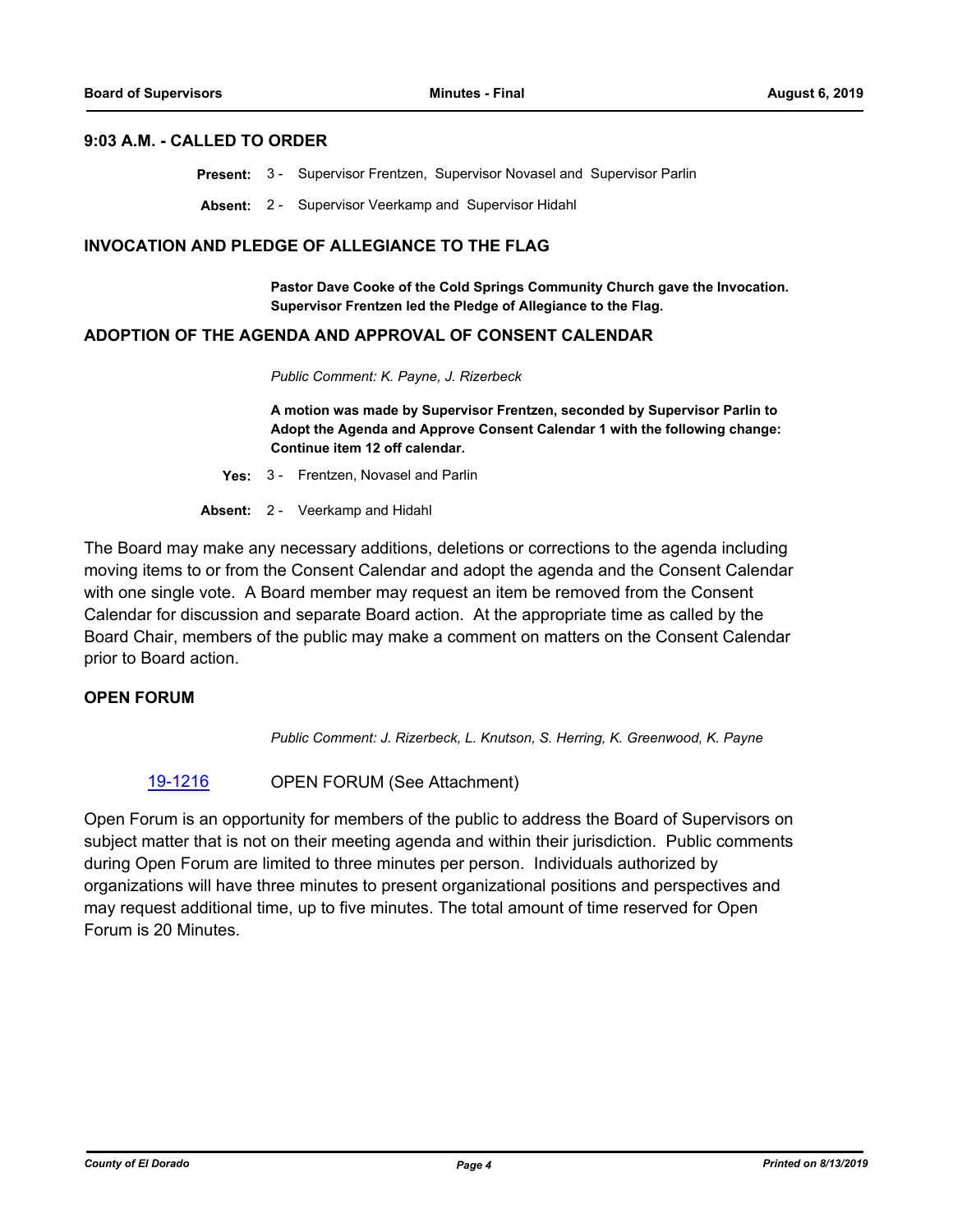## **CONSENT CALENDAR 1 - 9:00 A.M.**

**1.** [19-1182](http://eldorado.legistar.com/gateway.aspx?m=l&id=/matter.aspx?key=26505) Clerk of the Board recommending the Board approve the Minutes from the regular meeting of July 23, 2019.

**This matter was Approved on Consent Calendar 1.**

## **GENERAL GOVERNMENT - CONSENT ITEMS**

**2.** [16-0305](http://eldorado.legistar.com/gateway.aspx?m=l&id=/matter.aspx?key=20961) Chief Administrative Office recommending the Board find that a state of emergency continues to exist in El Dorado County as a result of unprecedented tree mortality due to drought conditions and related bark beetle infestations. (Cont. 7/23/19, Item 2)

**This matter was Approved on Consent Calendar 1.**

**3.** [19-1118](http://eldorado.legistar.com/gateway.aspx?m=l&id=/matter.aspx?key=26440) Chief Administrative Office, Procurement and Contracts Division, presenting a list of County surplus property and recommending the Board so declare and authorize disposal of same in accordance with the procedures outlined in the County's Purchasing Ordinance, Chapter 3.12 and Section 3.12.220 thereof.

**FUNDING:** Various.

**This matter was Approved on Consent Calendar 1.**

**4.** [19-1080](http://eldorado.legistar.com/gateway.aspx?m=l&id=/matter.aspx?key=26402) Chief Administrative Office, Procurement and Contracts Division, recommending the Board declare a service weapon as surplus and approve the sale of the weapon to retiring Sheriff Deputy David Cook.

> **FUNDING:** The Sheriff Office Armory will receive the funds paid by the retired employee.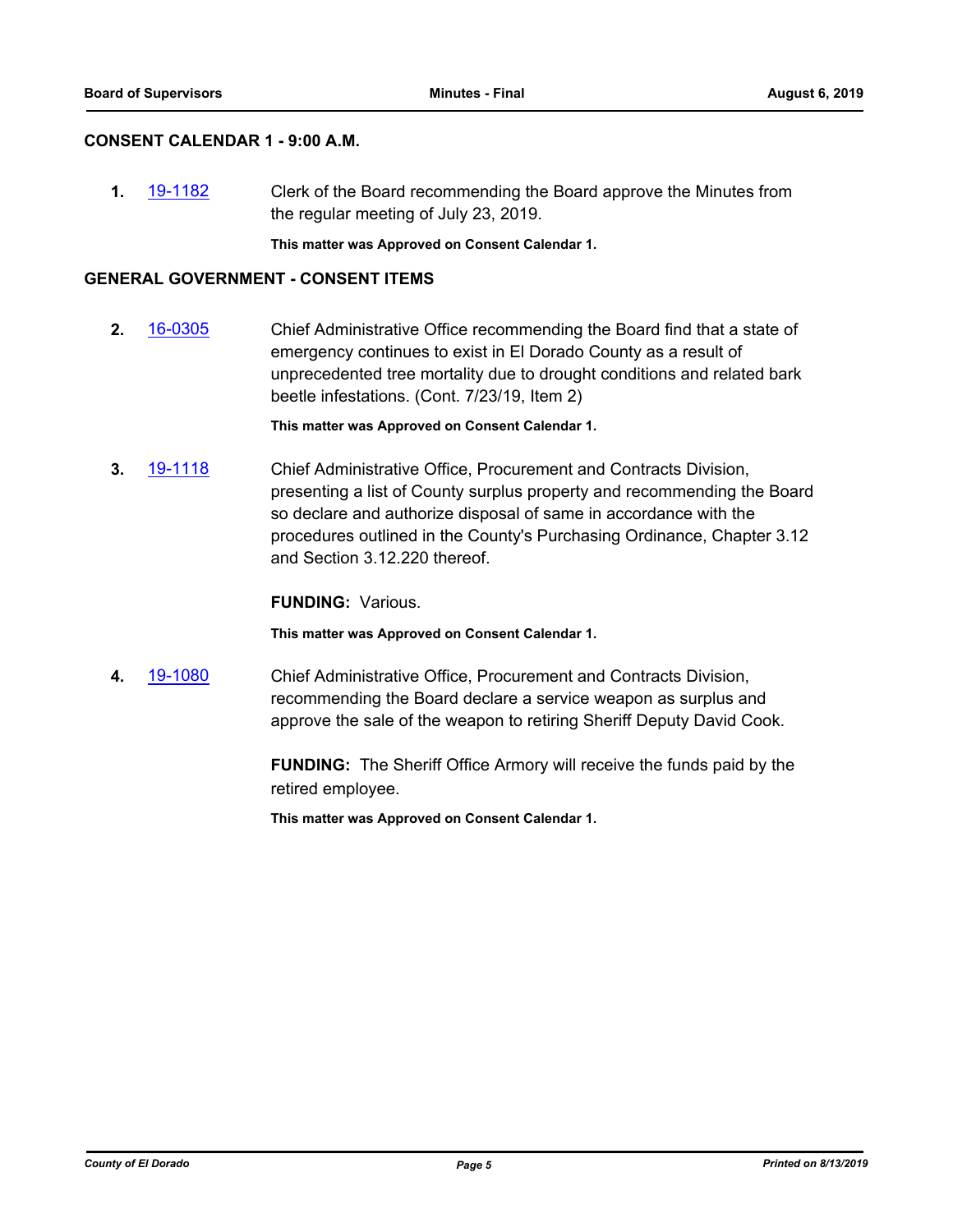**5.** [19-1135](http://eldorado.legistar.com/gateway.aspx?m=l&id=/matter.aspx?key=26457) Human Resources Department recommending the Board approve the following:

1) Revised class specifications for the Health and Human Services Agency: Deputy Director, Health and Human Services Agency (Title Change from Deputy Director), Manager of Animal Services (Title Change from Chief Animal Control Officer), and Deputy Public Guardian Supervisor (Title Change from Supervising Deputy Public Guardian); 2) Revised class specifications for the Planning and Building Department: Deputy Building Official and Sr. Planner; and

3) Adopt and authorize the Chair to sign Resolution **123-2019** to approve the following:

a) The three abovementioned title changes, and

b) Due to lateral reclassification, the deletion of a vacant 1.0 FTE Department Analyst I/II position and the addition of 1.0 FTE Administrative Analyst I/II position in the Planning and Building Department.

## **FUNDING:** General Fund.

**This matter was Approved and Resolution 123-2019 was Adopted upon Approval of Consent Calendar 1.**

**6.** [19-1145](http://eldorado.legistar.com/gateway.aspx?m=l&id=/matter.aspx?key=26467) Human Resources Department recommending the Board take the following actions regarding Health Plan Programs and Ancillary Employee Benefit Programs for the 2020 Plan Year:

> 1) Approve the proposed 2020 health plan rate cards (Attachment A) based on the cost sharing of health premiums in the current Memorandum of Understanding with all bargaining units, the Salary and Benefits Resolution for unrepresented employees and in accordance with the Patient Protection and Affordable Care Act (ACA);

2) Authorize the Director of Human Resources, or designee, to execute health and benefit program contract renewals subject to approval by County Counsel; and

3) Grant Human Resources the authority to correct any minor clerical errors or adjustments, if necessary, to the approved health plan rate cards for the 2020 health benefits plan year, as needed.

**FUNDING:** County-wide cost, shared between the County Departments (General Fund and Non-General Fund) and employees.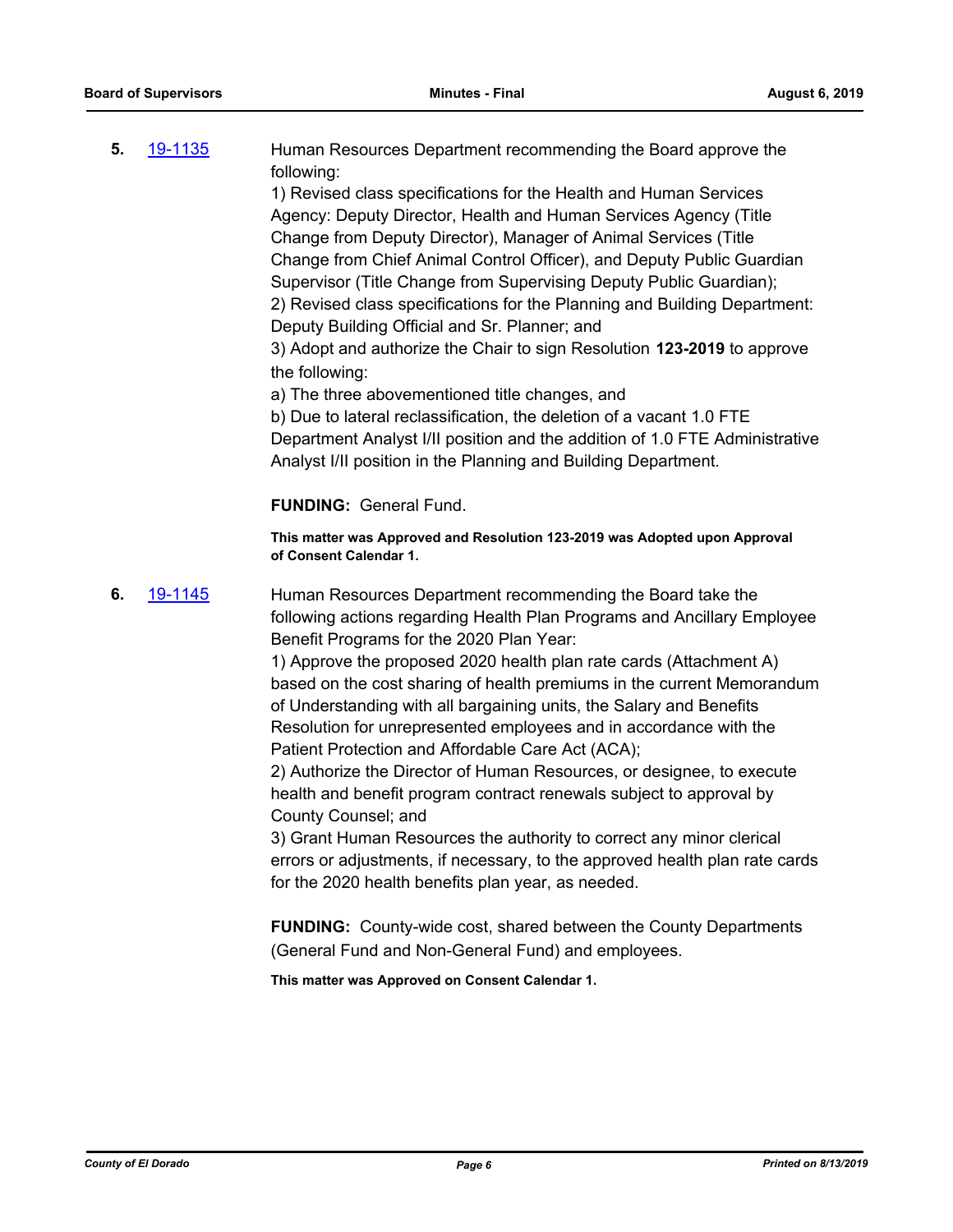**7.** [19-0896](http://eldorado.legistar.com/gateway.aspx?m=l&id=/matter.aspx?key=26219) Treasurer-Tax Collector recommending the Board adopt and authorize the Chair to sign Resolution **121-2019** granting approval to sell tax defaulted properties at public auction noting said sale to be conducted on Friday, November 1, 2019.

**FUNDING:** General Fund.

**Resolution 121-2019 was Adopted upon Approval of Consent Calendar 1.**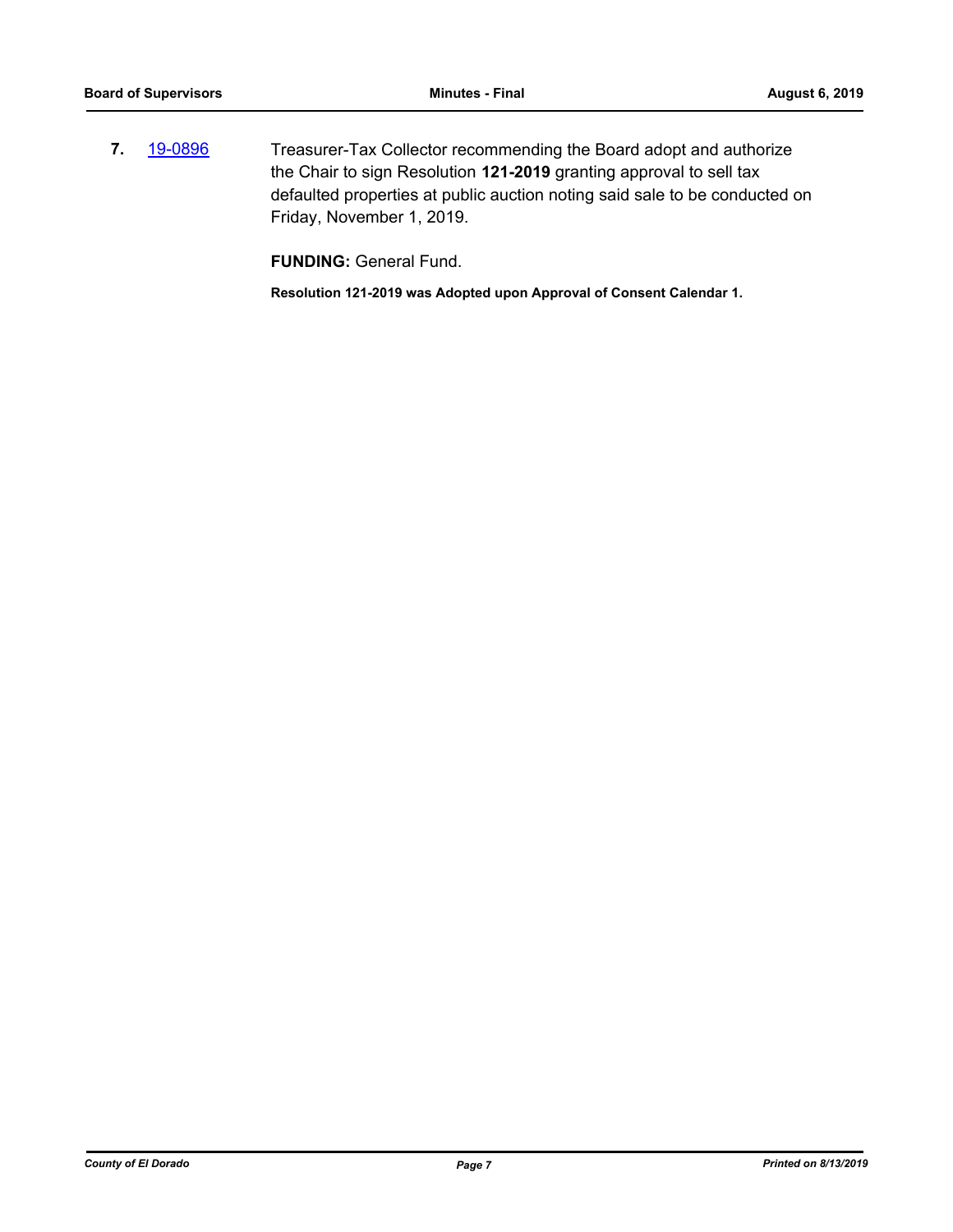## **HEALTH AND HUMAN SERVICES - CONSENT ITEMS**

**8.** [19-0971](http://eldorado.legistar.com/gateway.aspx?m=l&id=/matter.aspx?key=26294) Health and Human Services Agency recommending the Board: 1) Approve and authorize the Chair to sign Funding-Out Agreement 4115 with A Westfall Dental Corporation, to support their mobile dental program, for the term upon execution through June 30, 2020, with a maximum contractual obligation of \$40,000; and 2) Authorize the Director, or designee, to execute further documents relating to Funding-Out Agreement 4115, including amendments, which do not increase the maximum dollar amount or term of the Agreement, and contingent upon approval by County Counsel and Risk Management.

> **FUNDING:** 100% State Funding: California Department of Public Health Oral Health Grant 17-10689.

**This matter was Approved on Consent Calendar 1.**

**9.** [19-1132](http://eldorado.legistar.com/gateway.aspx?m=l&id=/matter.aspx?key=26454) Health and Human Services Agency recommending the Board approve and authorize the Chair to sign a Proclamation recognizing August 2019 as "Breastfeeding Awareness Month" in the County of El Dorado.

**FUNDING:** N/A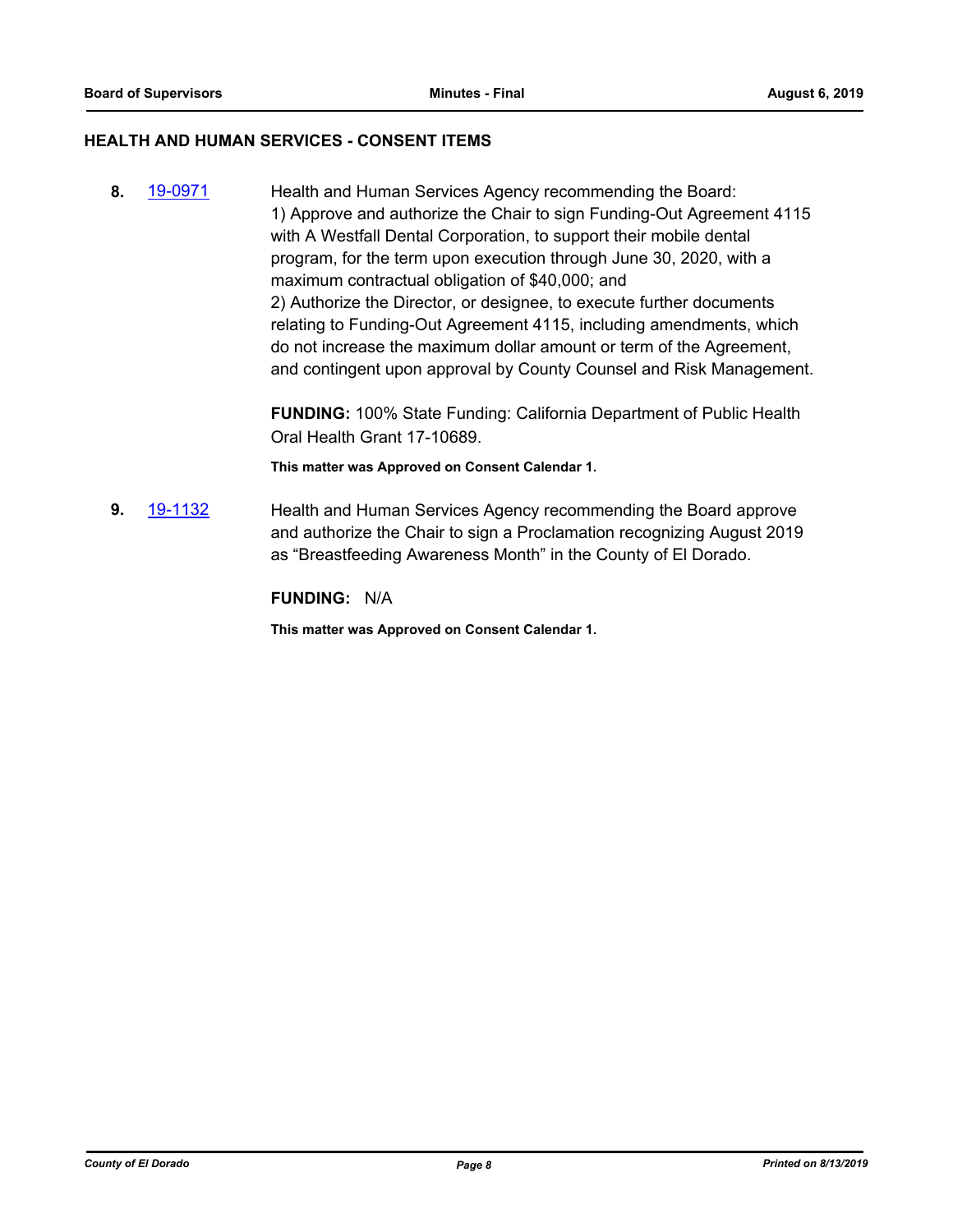## **LAND USE AND DEVELOPMENT - CONSENT ITEMS**

**10.** [19-0990](http://eldorado.legistar.com/gateway.aspx?m=l&id=/matter.aspx?key=26313) Department of Transportation recommending the Board approve the following:

> 1) Award Bid 19-863-075 for the purchase of Fleet Tires - automotive, light truck and miscellaneous tires and tire studding services for the Fleet Division to the low qualified bidder, Sierra Nevada Tire and Wheel of Placerville, CA;

> 2) Authorize the Purchasing Agent to issue a purchase order contract in the amount of \$450,000, for a thirty-six (36) month period following Board approval; and

3) Authorize the Purchasing Agent to increase the purchase order contract on an "as needed" basis during the awarded period as long as funding is available within the requesting department's budget.

**FUNDING:** Fleet Internal Service Fund.

**This matter was Approved on Consent Calendar 1.**

**11.** [19-0994](http://eldorado.legistar.com/gateway.aspx?m=l&id=/matter.aspx?key=26317) Department of Transportation recommending the Board take the following actions pertaining to the El Dorado Hills Boulevard Class 1 Bike Path: Governor Drive to Brittany Place Project, CIP 72311/36105012, Contract 3825:

> 1) Award the Construction Contract to Western Engineering Contractors, Inc., who was the lowest responsive, responsible bidder;

2) Approve and authorize the Chair to sign the Construction Contract, subject to review and approval by County Counsel and Risk Management; and

3) Authorize the Director of Transportation to sign an Escrow Agreement, if requested by the Contractor and in accordance with Public Contract Code Section 22300, for the purpose of holding Contract retention funds.

**FUNDING**: Congestion Mitigation and Air Quality Program (CMAQ) (100%), RSTP Exchange Funds (<1%) (Federal Funds).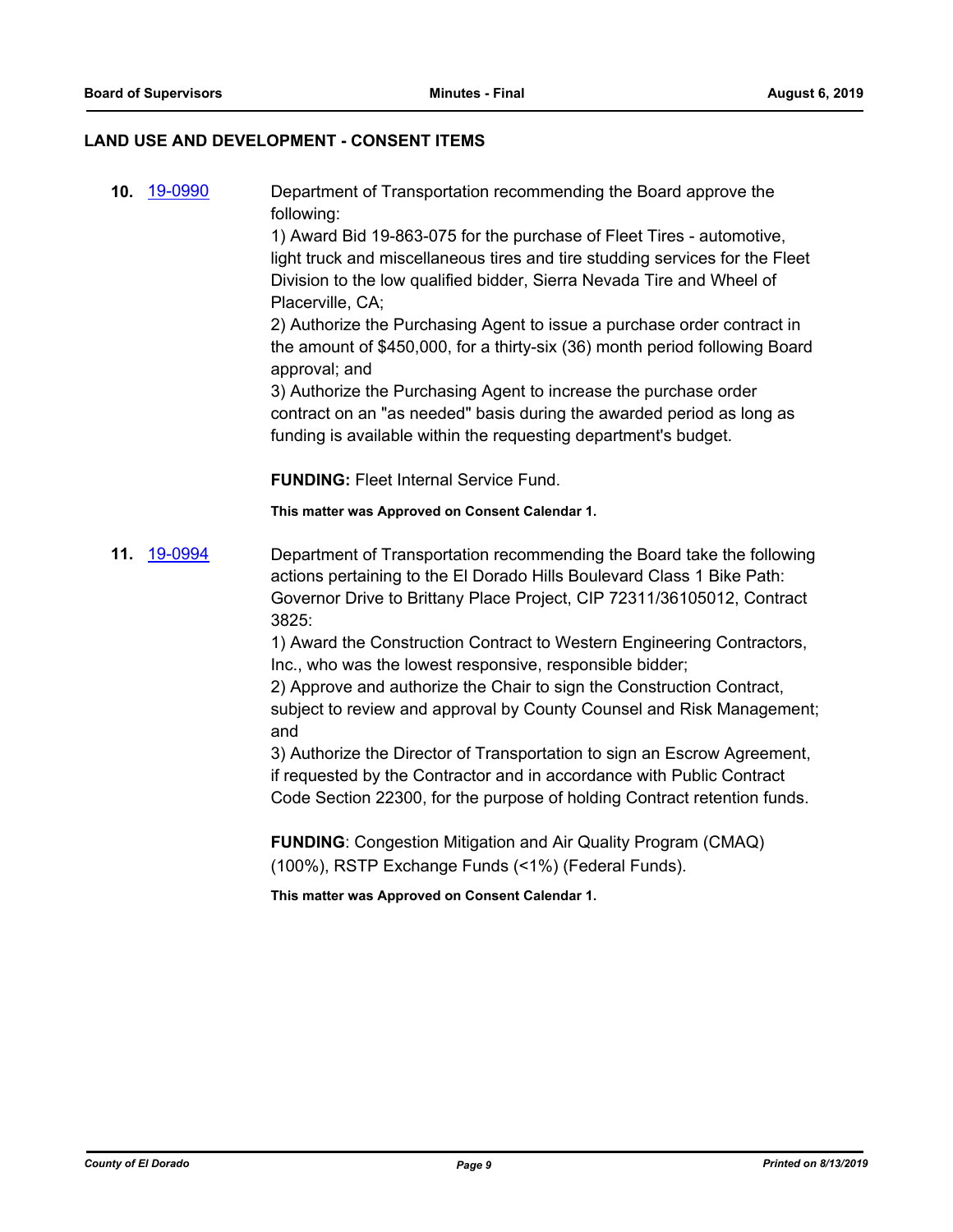**12.** [19-0998](http://eldorado.legistar.com/gateway.aspx?m=l&id=/matter.aspx?key=26321) Department of Transportation recommending the Board consider the following pertaining to the Henningsen Lotus Park & Latrobe Railroad Storm Damage Repairs Projects, CIP 99455/36209026 and 99454/36209025, Contract 4025:

1) Approve and adopt the Plans and Contract Documents and authorize the Chair to sign the Plans; and

2) Authorize advertisement for construction bids.

**FUNDING:** Federal Emergency Management Agency, California Office of Emergency Services, Sacramento Placerville Transportation Corridor Joint Powers Authority, El Dorado County Parks (Henningsen Lotus Trust Fund, Quimby Funds), and Parks Capital Project Savings (Local, State, and Federal Funds).

**This matter was Continued off calendar upon Approval of Consent Calendar 1.**

**13.** [19-1013](http://eldorado.legistar.com/gateway.aspx?m=l&id=/matter.aspx?key=26335) Department of Transportation recommending the Board: 1) Make findings that the purchase of one (1) replacement loader is exempt from competitive bidding in accordance with Purchasing Ordinance 3.12.16, Section D;

2) Authorize the Purchasing Agent to utilize the National Joint Powers Alliance (NJPA) competitively bid Contract 032515-JDC for the acquisition of one (1) loader for the Department of Transportation, Maintenance and Operations Division;

3) Authorize the Purchasing Agent to sign a purchase order to the awarded NJPA vendor, Pape Machinery of West Sacramento, CA. in the amount of \$162,950.00 plus applicable delivery, fees and taxes (estimated at \$32,379.07) for a one time purchase for one (1) loader following Board approval;

4) Make findings that the purchase of one (1) Hook Lift Mounted Norstar Chemical Injection Sprayer (herbicide injection sprayer) and one (1) Carlson CP100 II Asphalt Paver are exempt from competitive bidding in accordance with Purchase Ordinance 3.12.16, Section B and C; 5) Authorize the Purchasing Agent to sign a purchase order with Norstar Industries of Auburn, WA in the amount of \$99,932.00 plus applicable delivery, fees and taxes (estimated at \$7,245.07) for a one time purchase for a herbicide injection sprayer following Board approval; and 6) Authorize the Purchasing Agent to sign a purchase order with Herrmann Equipment, Inc. of Roseville, CA. in the amount of \$232,126.25 plus applicable delivery, fees and taxes (estimated at \$16,829.16) for a one time purchase for a Carlson CP100 II Asphalt Paver following Board approval.

**FUNDING:** SB1 and Road Fund.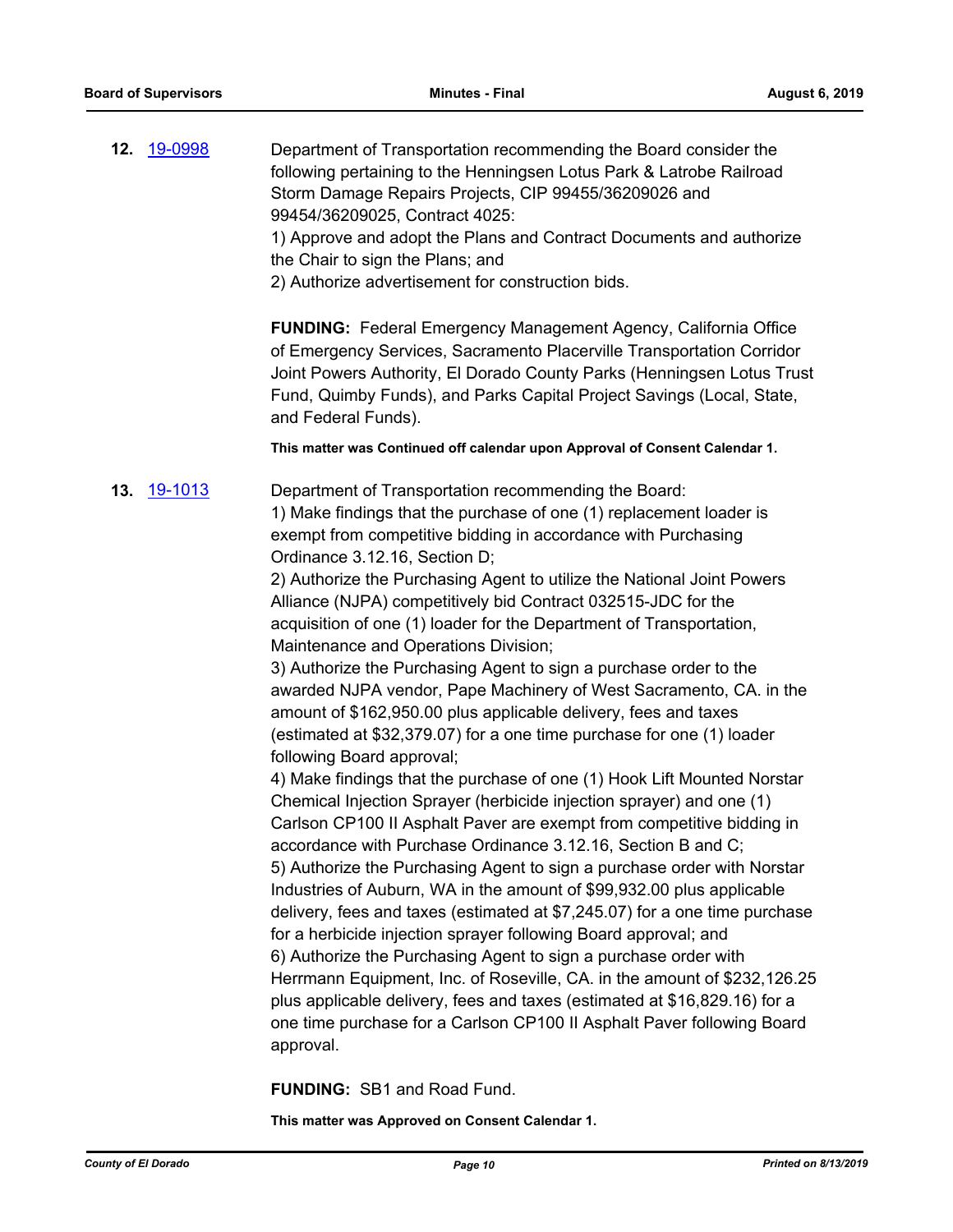**14.** [19-1014](http://eldorado.legistar.com/gateway.aspx?m=l&id=/matter.aspx?key=26336) Department of Transportation recommending the Board approve and authorize the Chair to sign Resolution **122-2019** to claim additional funds in the amount of \$16,962 in Transportation Development Act Article 3 Local Transportation Fund Bicycle and Pedestrian Funds from the El Dorado County Transportation Commission for the El Dorado Trail - Los Trampas to Halcon Project, CIP 97012.

> **FUNDING:** Transportation Development Act Article 3 Local Transportation Fund Bicycle and Pedestrian Funds, El Dorado County Transportation Commission Resolution 18/19.19.

**Resolution 122-2019 was Adopted upon Approval of Consent Calendar 1.**

## **15.** [19-1019](http://eldorado.legistar.com/gateway.aspx?m=l&id=/matter.aspx?key=26341) Department of Transportation recommending the Board: 1) Approve the addition of two (2) Felling tiltbed trailers to Department of Transportation's FY 2019-20 Fixed Asset List totaling \$38,000; 2) Approve the \$22,664 price decrease on the Fixed Asset List for the lowbed trailer (Felling beavertail trailer) bringing the estimate from \$110,664 to \$88,000;

3) Make findings that the purchase of two (2) Felling tiltbed trailers and one (1) Felling beavertail trailer are exempt from competitive bidding in accordance with Purchasing Ordinance 3.12.13, Section D; 4) Authorize the Purchasing Agent to utilize the Sourcewell, formally known as National Joint Powers Alliance (NJPA), competitively bid Contract 121918-FTS for the acquisition of two (2) Felling tiltbed trailers and one (1) Felling beavertail trailer for the Department of Transportation, Maintenance and Operations Division;

5) Authorize the Purchasing Agent to sign a purchase order to the awarded Sourcewell vendor, Holt of California of Sacramento, CA. in the amount of \$117,247.20 plus applicable delivery, fees and taxes (estimated at \$8,530.45) for a one time purchase for two (2) Felling tiltbed trailers and one (1) Felling beavertail trailer following Board approval; 6) Approve the \$38,336 price decrease on the Fixed Asset List for the skidsteer, bringing the estimate from \$200,000 to \$161,664; 7) Approve the \$13,000 price increase on the Fixed Asset List for the Road Widener Unit, bringing the estimate from \$45,000 to \$58,000; and 8) Approve the addition of a PB Patcher Attachment (rear pivoting conveyor) to Department of Transportation's Fixed Asset List totaling \$10,000.

**FUNDING:** Road Fund (No Budget Amendment needed)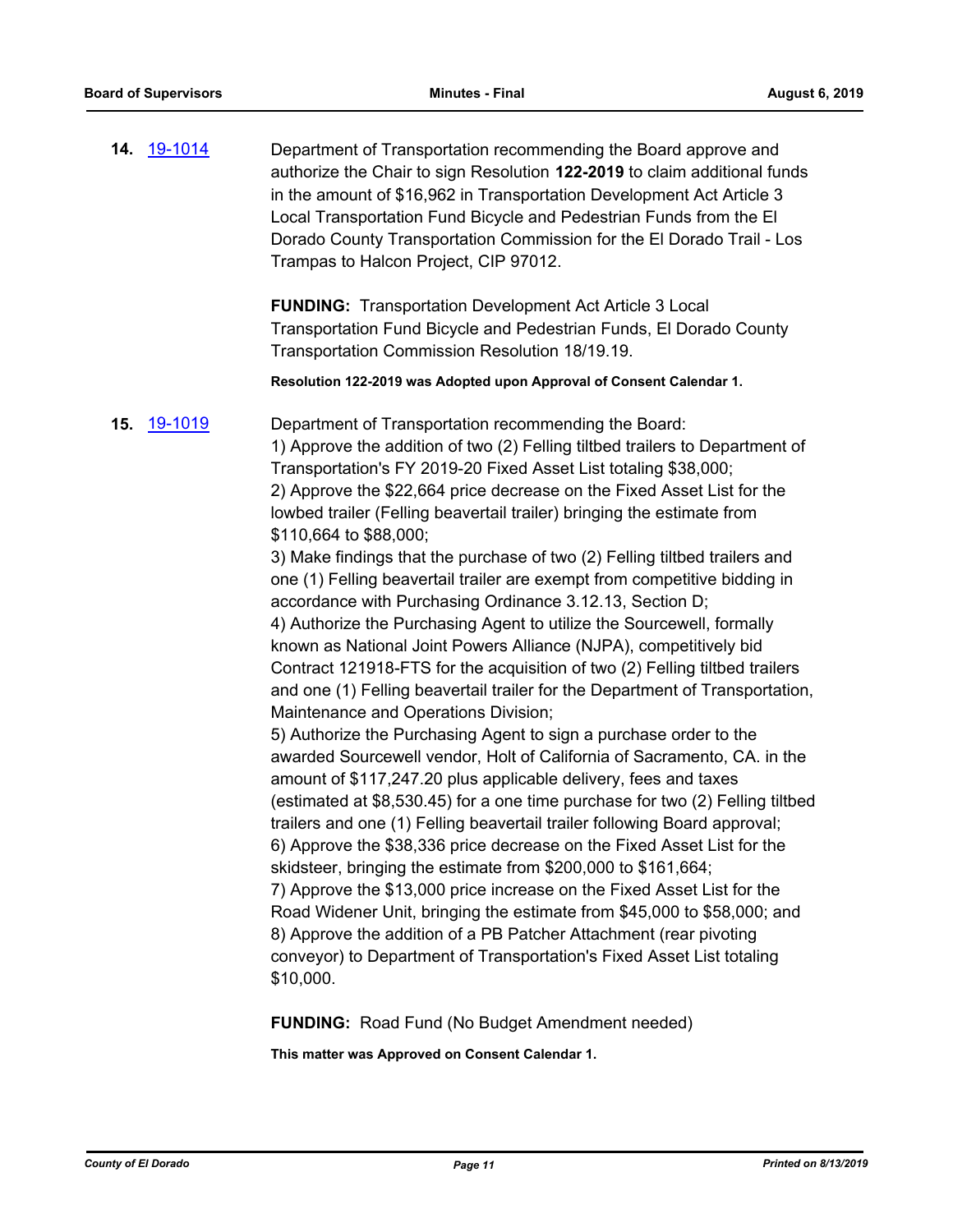**16.** [19-1046](http://eldorado.legistar.com/gateway.aspx?m=l&id=/matter.aspx?key=26368) Department of Transportation recommending the Board authorize the Chair to sign Agreement with the El Dorado County Transportation Commission for Fiscal Year 2018-2019 Surface Transportation Block Grant Program Exchange Funds (X19-6157(066)), in the amount of \$548,437 for a period of five years.

> **FUNDING:** Surface Transportation Block Grant Program Exchange Funds (X19-6157(066)).

**This matter was Approved on Consent Calendar 1.**

**17.** [19-1058](http://eldorado.legistar.com/gateway.aspx?m=l&id=/matter.aspx?key=26380) Department of Transportation, Fleet Services, recommending the Board approve the addition of four (4) Chevrolet Tahoe PPV Police Patrol SUVs and one (1) Chevrolet Tahoe PPV Probation Specifications to Department of Transportation's Fleet Replacement Vehicles Fixed Asset List.

> **FUNDING:** Fleet Internal Services Fund (No Budget Amendment at this time).

**This matter was Approved on Consent Calendar 1.**

**18.** [19-1116](http://eldorado.legistar.com/gateway.aspx?m=l&id=/matter.aspx?key=26438) Department of Transportation recommending the Board approve a request for relief from accountability for a cash shortage in the amount of \$32 in the Department of Transportation's permit counter petty cash drawer, pursuant to Government Code Section 29390 and upon review and approval of the Auditor-Controller, due to an error in cash handling.

**FUNDING:** General Fund.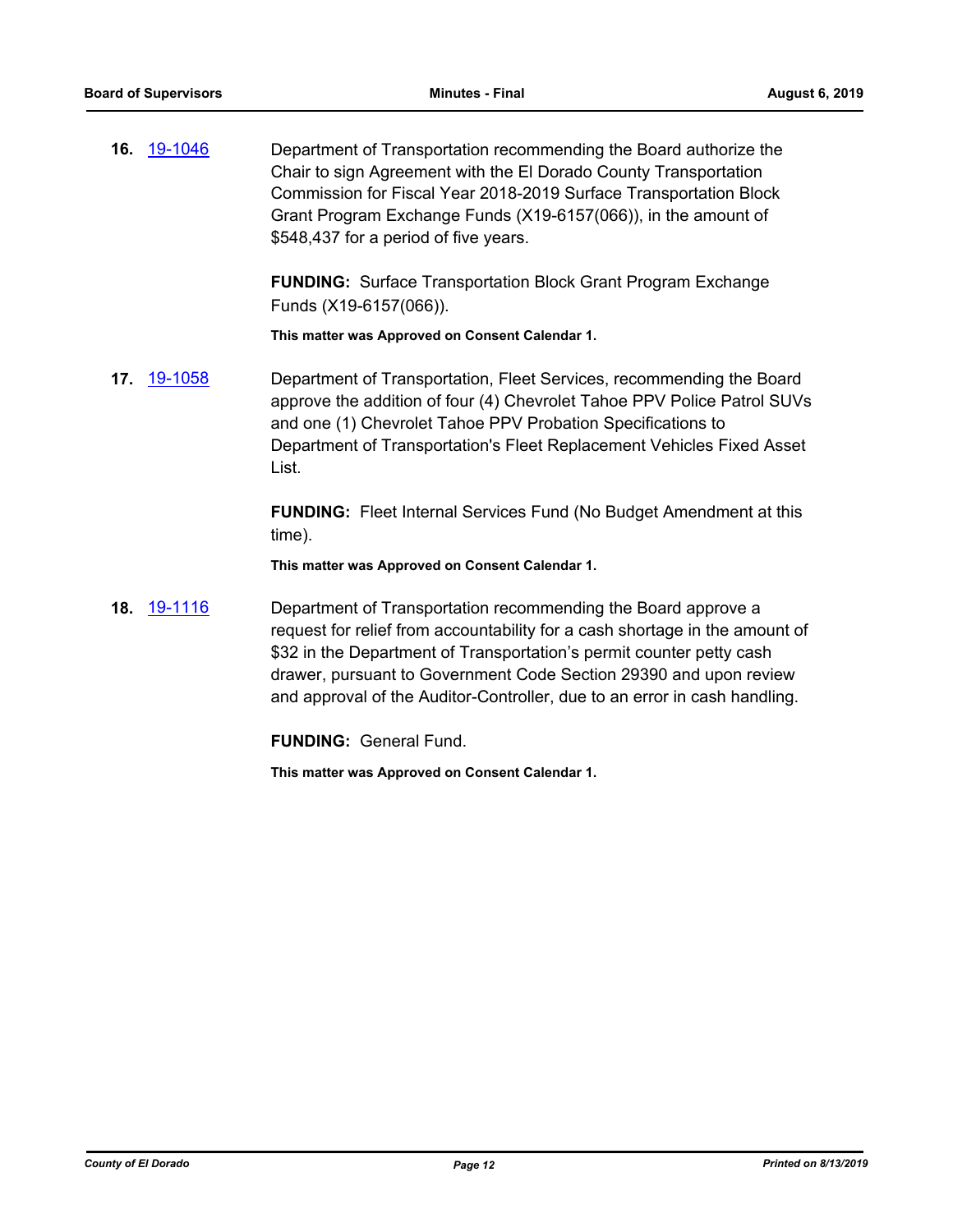## **LAW AND JUSTICE - CONSENT ITEMS**

**19.** [19-1146](http://eldorado.legistar.com/gateway.aspx?m=l&id=/matter.aspx?key=26468) District Attorney recommending the Board: 1) Receive and file the Fourteenth Annual Report on Real Estate Fraud for Fiscal Year 2018-2019; and 2) Adopt and authorize the Chair to sign Resolution **127-2019** reducing the District Attorney Real Estate Fraud recording fee from \$3.00 to \$2.00.

**FUNDING:** Real Estate Fraud Prosecution Trust.

**This matter was Approved and Resolution 127-2019 was Adopted upon Approval of Consent Calendar 1.**

## **END CONSENT CALENDAR 1**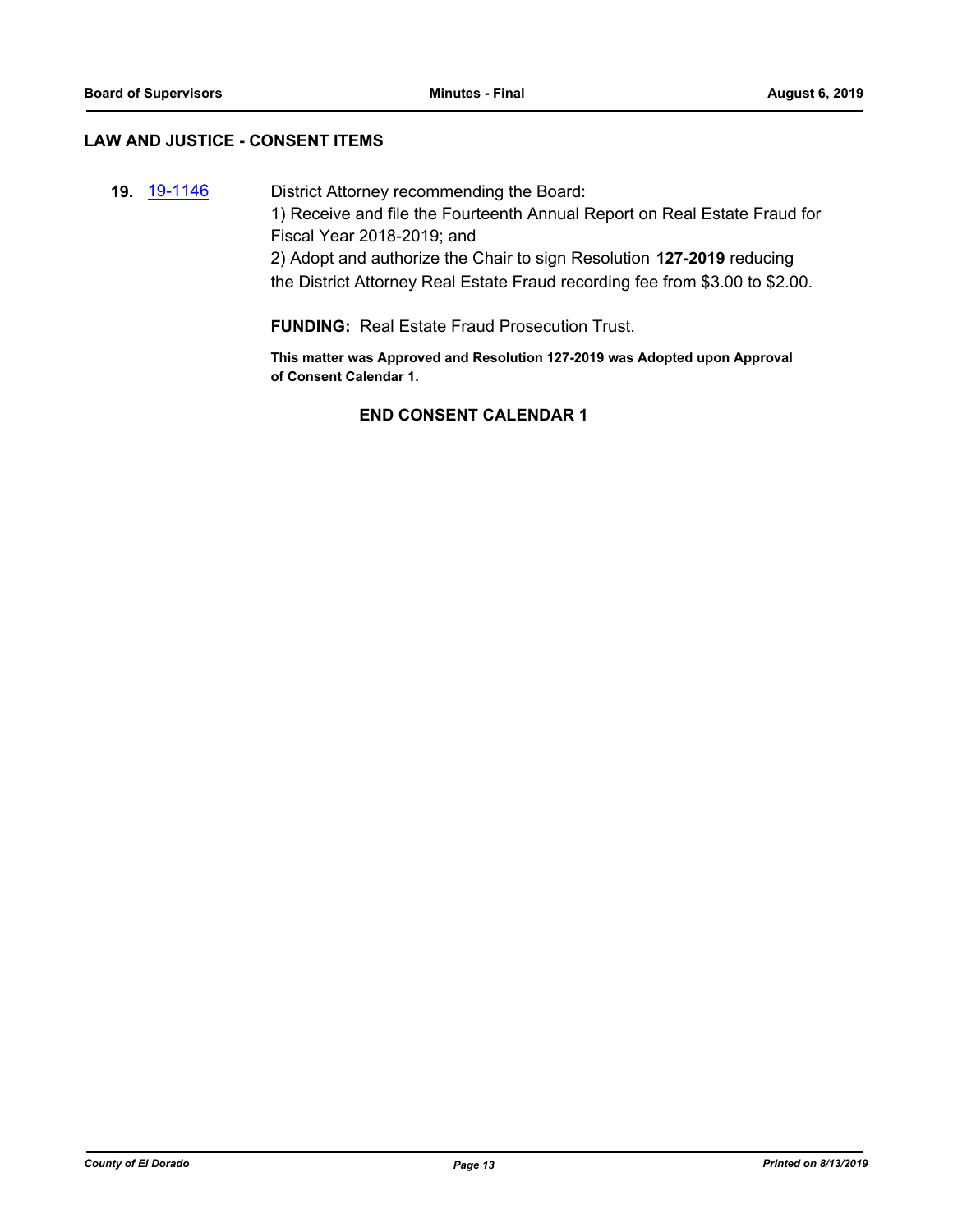#### **DEPARTMENT MATTERS (Items in this category may be called at any time)**

**20.** [19-1166](http://eldorado.legistar.com/gateway.aspx?m=l&id=/matter.aspx?key=26489) Director of Human Resources recommending the Board appoint Kimberly Dawson to the position of Clerk of the Board of Supervisors, effective August 7, 2019, at step one of the salary range (annual salary of \$83,907.20). (Est. Time: 5 Min.)

#### **FUNDING**: General Fund.

*Public Comment: K. Payne*

**A motion was made by Supervisor Frentzen, seconded by Supervisor Parlin to Approve this matter.**

- **Yes:** 3 Frentzen, Novasel and Parlin
- **Absent:** 2 Veerkamp and Hidahl

## **10:00 A.M. - TIME ALLOCATION**

**21.** [19-1100](http://eldorado.legistar.com/gateway.aspx?m=l&id=/matter.aspx?key=26422) HEARING - Department of Transportation to provide the Board with an update on the grant funding projections for El Dorado County and how the decreased revenue projections affect the Traffic Impact Mitigation (TIM) Fee program and provide staff direction. (Est. Time: 1 Hr.)

**FUNDING:** Traffic Impact Mitigation Fee Program.

*Public Comment: J. Harn, K. Payne*

**Supervisor Novasel opened the hearing.**

**A motion was made by Supervisor Frentzen, seconded by Supervisor Parlin to Continue this matter to August 13, 2019 at 10:00 A.M when additional testimony will be taken at that time.**

- **Yes:** 3 Frentzen, Novasel and Parlin
- **Absent:** 2 Veerkamp and Hidahl

#### **11:00 A.M. - TIME ALLOCATION**

**22.** [19-0701](http://eldorado.legistar.com/gateway.aspx?m=l&id=/matter.aspx?key=26023) Child Support Services recommending the Board approve and authorize the Chair to sign a Proclamation designating August 2019 as Child Support Awareness Month in El Dorado County. (Est. Time: 10 Min.)

> **Supervisor Novasel read the Proclamation. A motion was made by Supervisor Novasel, seconded by Supervisor Frentzen to Approve this matter.**

- **Yes:** 3 Frentzen, Novasel and Parlin
- **Absent:** 2 Veerkamp and Hidahl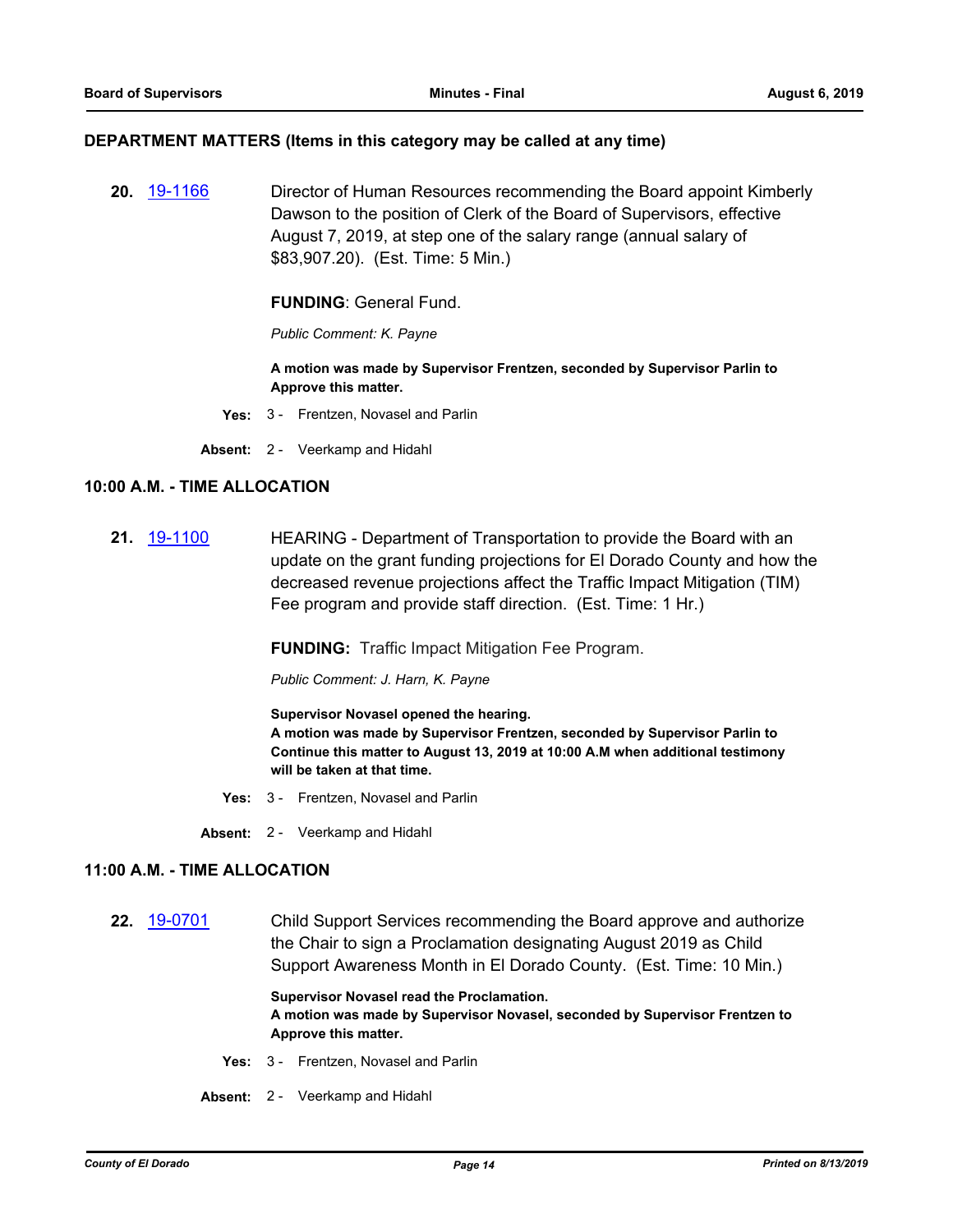#### **CONSENT CALENDAR 2 - 2:00 P.M.**

#### **Supervisor Hidahl joined the meeting.**

- **Present:** 4 Supervisor Frentzen, Supervisor Novasel, Supervisor Hidahl and Supervisor Parlin
- **Absent:** 1 Supervisor Veerkamp

#### **A motion was made by Supervisor Hidahl, seconded by Supervisor Parlin to Approve Consent Calendar 2.**

- **Yes:** 4 Frentzen, Novasel, Hidahl and Parlin
- Absent: 1 Veerkamp

**23.** [19-1090](http://eldorado.legistar.com/gateway.aspx?m=l&id=/matter.aspx?key=26412) Department of Transportation recommending the Board: 1) Approve and authorize the Chair to sign a Budget Transfer adjusting the budget for Fiscal Year (FY) 2018-19 to allow for a General Fund contribution of \$296,000 from the reserve set aside for emergency road infrastructure projects to reimburse the Road Fund for negative interest charged during FY 2018-2019; and 2) Approve and authorize the Chair to sign a Budget Transfer adjusting

the budget for FY 2018-2019 to allow for a General Fund contribution of \$2,100,000 from the reserve set aside for emergency road infrastructure projects to reimburse the Road Fund for costs related to FEMA projects not eligible for FEMA reimbursement. (4/5 vote required)

**FUNDING:** General Fund.

**This matter was Approved on Consent Calendar 2.**

**24.** [19-1141](http://eldorado.legistar.com/gateway.aspx?m=l&id=/matter.aspx?key=26463) Department of Transportation recommending the Board approve and authorize the Chair to sign a Budget Transfer amending the Fiscal Year 2018-2019 Adopted Budget to accommodate the transfer of Encroachment Public Utility Inspection Fees from the Special Revenue Fund to the Department of Transportation. (4/5 vote required)

**FUNDING:** Encroachment Public Utility Inspection fees.

**This matter was Approved on Consent Calendar 2.**

## **END CONSENT CALENDAR 2**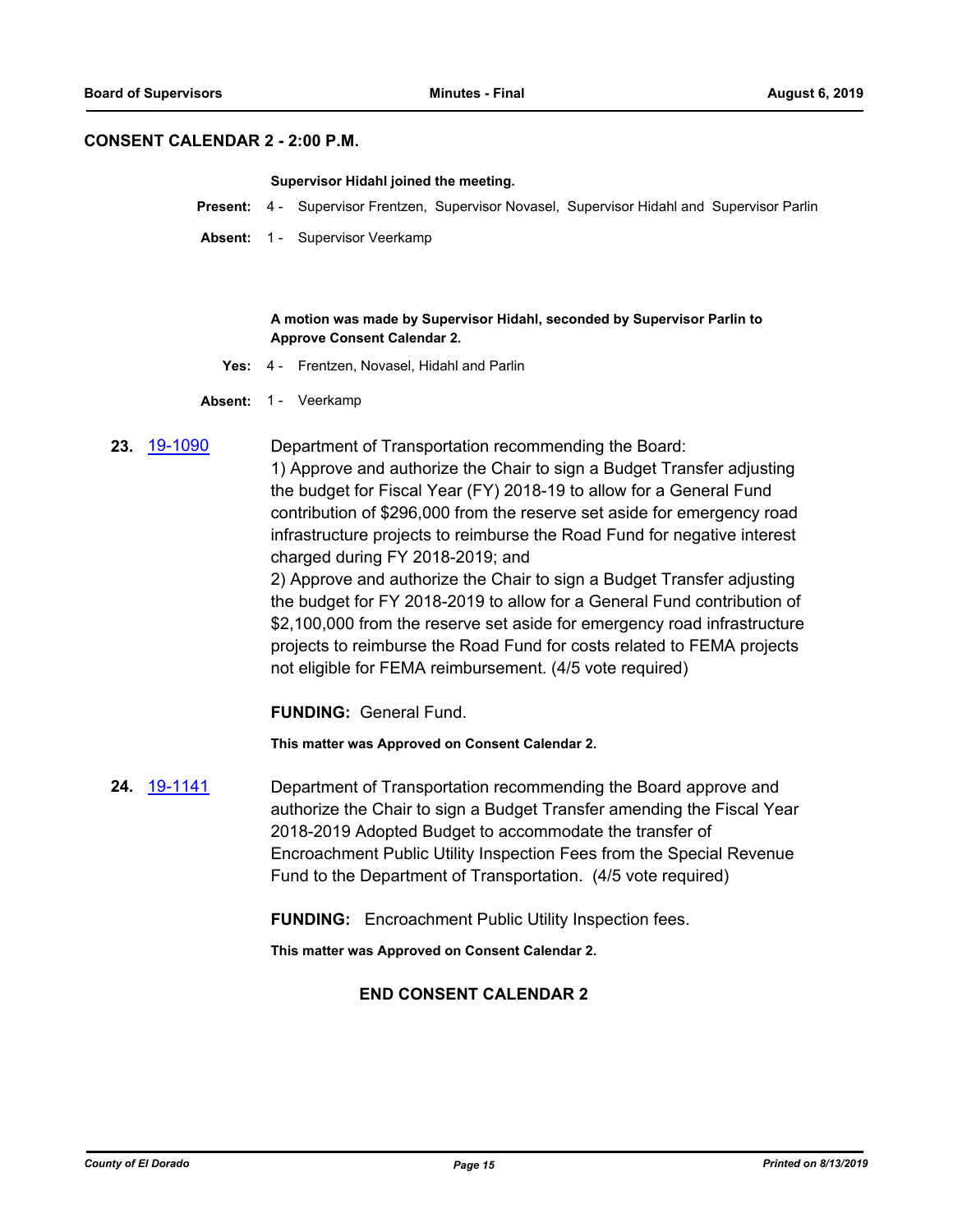## **2:30 P.M. - TIME ALLOCATION**

**25.** [19-1154](http://eldorado.legistar.com/gateway.aspx?m=l&id=/matter.aspx?key=26476) Supervisor Novasel recommending the Board approve and authorize the Chair to sign a Proclamation recognizing the 90th birthday of Vikingsholm Castle and the efforts of the Sierra State Parks Foundation. (Est. Time: 10 Min.)

> **Supervisor Novasel read the Proclamation. A motion was made by Supervisor Novasel, seconded by Supervisor Frentzen to Approve this matter.**

**Yes:** 4 - Frentzen, Novasel, Hidahl and Parlin

Absent: 1 - Veerkamp

**26.** [19-1140](http://eldorado.legistar.com/gateway.aspx?m=l&id=/matter.aspx?key=26462) Department of Transportation recommending the Board take the following actions related to the U.S.50/Pioneer Trail Intersection Safety Improvement Project (CIP 72379):

> 1) Receive a presentation regarding engineering and outreach work performed to date on the intersection of U.S. 50 and Pioneer Trail; and 2) Select a roundabout as the Board's preferred project alternative. (Est. Time: 30 Min.)

**FUNDING:** Tahoe Regional Planning Agency Air Quality Mitigation Funds (2.15%), Congestion Mitigation and Air Quality Program (15.35%), Highway Safety Improvement Program (59.30%), Regional Surface Transportation Program - TRPA (22.91%), Regional Surface Transportation Program - Caltrans (0.29%).

*Public Comment: N. Santiago, T. Kayes, K. Payne*

**A motion was made by Supervisor Hidahl, seconded by Supervisor Novasel to Approve this matter. The Board selected a roundabout as the preferred project alternative.**

**Yes:** 4 - Frentzen, Novasel, Hidahl and Parlin

Absent: 1 - Veerkamp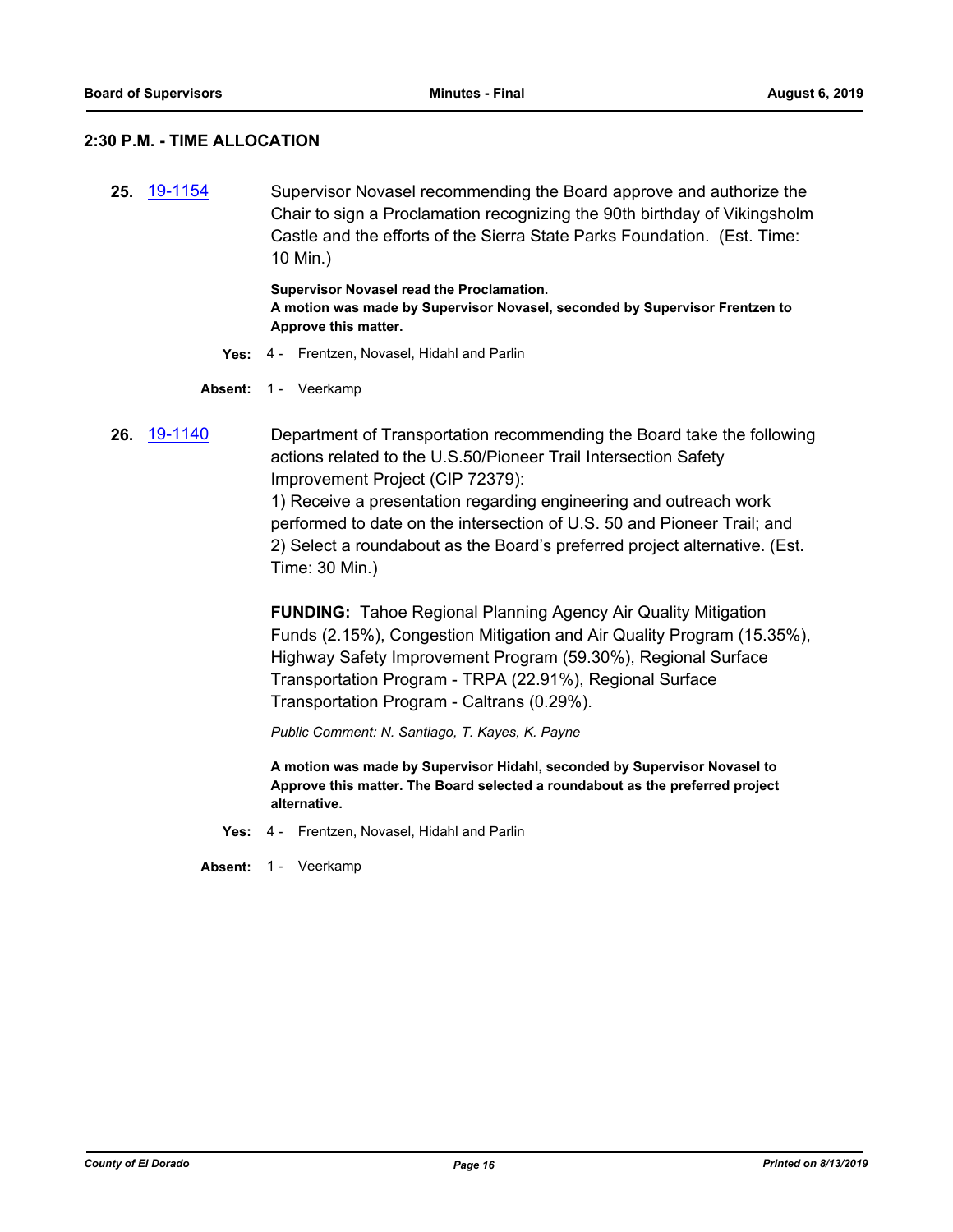## **3:00 P.M. - TIME ALLOCATION**

**27.** [19-1083](http://eldorado.legistar.com/gateway.aspx?m=l&id=/matter.aspx?key=26405) HEARING - To consider the recommendation of the Planning Commission on the Bado project (General Plan Amendment A18-0001/Rezone Z18-0001) to amend the General Plan land use designation and Zone District on property identified by Assessor's Parcel Number 061-200-006, consisting of 1.41 acres, in the Georgetown area, submitted by Paul Bado; and the Planning Commission recommending the Board take the following actions:

> 1) Adopt the Negative Declaration based on the Initial Study prepared by staff (Attachment C);

> 2) Approve A18-0001 amending the General Plan land use designation for Assessor's Parcel Number 061-200-006 from Commercial to Medium Density Residential based on the Findings presented (Attachment B); 3) Approve Z18-0001 rezoning Assessor's Parcel Number 061-200-006 from Commercial, Main Street to One-acre, Residential based on the Findings presented (Attachment B);

4) Adopt Ordinance **5105** for said Rezone (Attachment A); and 5) Continue item for final action to occur with the adoption of the Resolution approving the General Plan Land Use Element Amendments considered by the Board during the "General Plan Window", tentatively scheduled for August 6, 2019. (Supervisorial District 4) (Est. Time: 10 Min.)

**Supervisor Novasel opened the hearing and upon conclusion of public comment and staff input, closed the hearing. A motion was made by Supervisor Hidahl, seconded by Supervisor Novasel to Approve this matter and Adopt Ordinance 5105.**

**Yes:** 4 - Frentzen, Novasel, Hidahl and Parlin

Absent: 1 - Veerkamp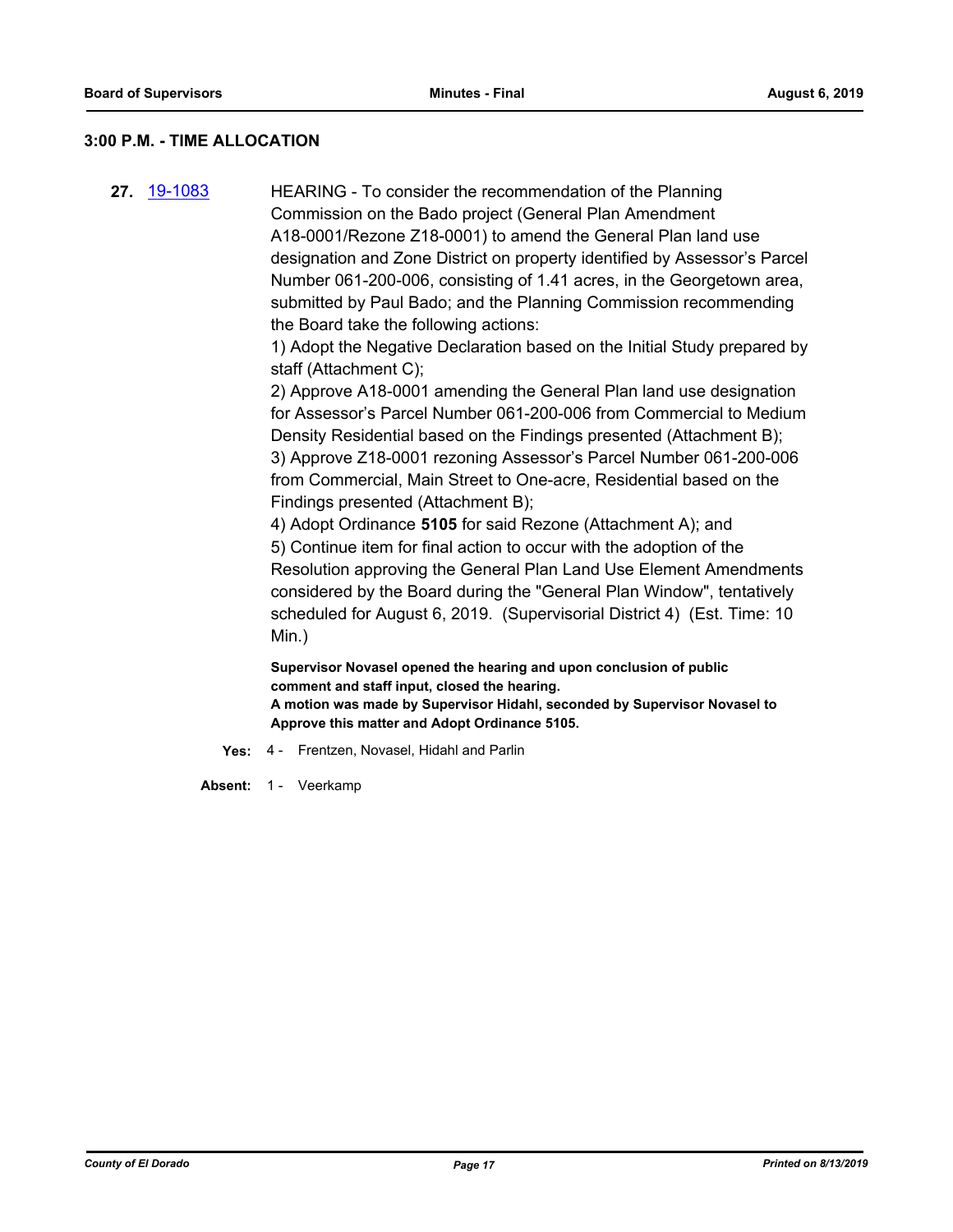**28.** [19-1149](http://eldorado.legistar.com/gateway.aspx?m=l&id=/matter.aspx?key=26471) HEARING - To consider the recommendation of the Planning Commission on General Plan Amendment GPA19-0001/Rezone Z19-0003 amending General Plan land use designations (General Plan mapping errors) on portions of two parcels and rezoning 25 parcels to correct documented mapping errors of the Zoning Map; and the Planning Commission recommending the Board take the following actions: 1) Determine that pursuant to the California Environmental Quality Act Guidelines Section 15168, there is no substantial evidence requiring the preparation of a subsequent Negative Declaration or an Addendum to the existing El Dorado County Targeted General Plan Amendment/Zoning Ordinance Update (TGPA/ZOU) Final Program Environmental Impact Report (SCH #2012052074), adopted by the Board of Supervisors on December 15, 2015; 2) Approve GPA19-0001 amending the General Plan land use designations (General Plan mapping errors) on portions of two parcels, Assessor's Parcel Number 104-250-010 from Multifamily Residential to Commercial and Assessor's Parcel Number 070-250-070 from Medium-Density Residential to Commercial, based on the Findings presented (Attachment B); 3) Approve Z19-0003 rezoning the following 25 parcels to correct documented mapping errors of the Zoning Map: Greenwood Area (Supervisorial District 4) - Assessor's Parcel Numbers 074-100-029, 074-100-041, 074-100-046, 074-100-050; Meeks Creek Area (Supervisorial District 5) - Assessor's Parcel Numbers: 016-041-006, 016-261-001, 016-261-002, 016-261-006, 016-261-007, 016-261-011,

> 016-261-012, 016-261-013, 016-261-014, 016-410-001, 016-410-003, 016-410-007, 016-410-009, 016-410-011; Mount Aukum Area (Supervisorial District 2) - Assessor's Parcel Number 095-160-015; Pilot Hill Area (Supervisorial District 4) - Assessor's Parcel Number 104-250-010; Placerville Area (Supervisorial District 3) - Assessor's Parcel Numbers: 084-200-012 and 084-200-057; Shingle Springs Area (Supervisorial District 4) - Assessor's Parcel Numbers 070-250-069, 070-250-070; and Somerset Area (Supervisorial District 2) - Assessor's Parcel Number 046-370-042 based on the Findings presented (Attachment B);

4) Adopt Ordinance **5106** for said Rezone (Attachment A); and

5) Continue the item for final action to occur with the adoption of the Resolution approving the General Plan Land Use Elements considered by the Board during the "General Plan Window", tentatively scheduled for August 6, 2019. (Est. Time: 10 Min.)

*Public Comment: K. Payne, T. Kayes, J. Dryden*

**Supervisor Novasel opened the hearing and upon conclusion of public comment and staff input, closed the hearing. A motion was made by Supervisor HIdahl, seconded by Supervisor Novasel to Approve this matter and Adopt Ordinance 5106.**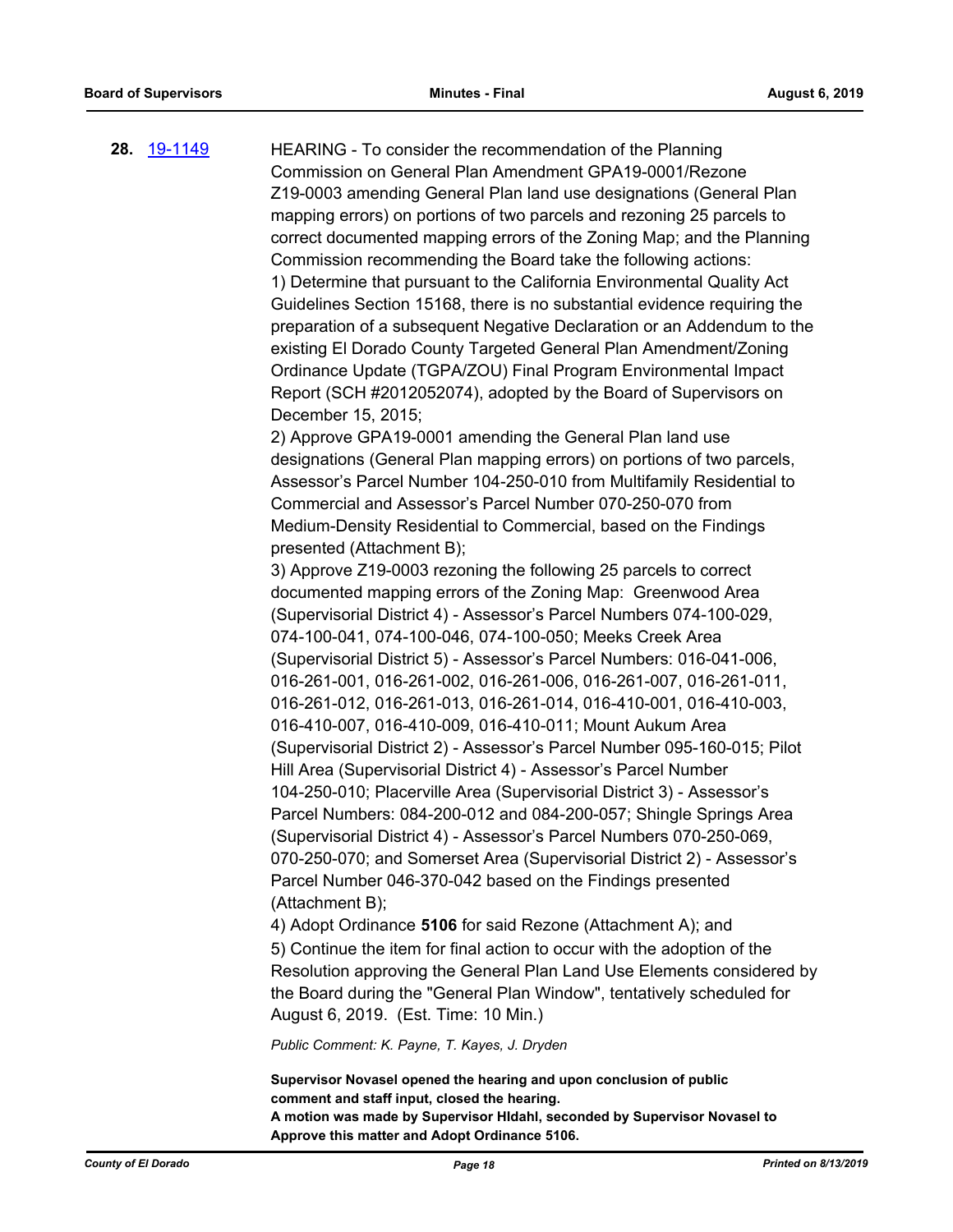**Yes:** 3 - Frentzen, Novasel and Hidahl

**Recused:** 1 - Parlin

Absent: 1 - Veerkamp

**29.** [19-1150](http://eldorado.legistar.com/gateway.aspx?m=l&id=/matter.aspx?key=26472) HEARING - To consider the recommendation of the Planning Commission on General Plan Amendment GPA19-0002 amending three General Plan Elements with text updates (Land Use Element; Public Health, Safety, and Noise Element; and Transportation and Circulation Element); and the Planning Commission recommending the Board take the following actions:

> 1) Determine that pursuant to the California Environmental Quality Act Guidelines Section 15168, there is no substantial evidence requiring the preparation of a subsequent Negative Declaration or an Addendum to the existing El Dorado County Targeted General Plan Amendment/Zoning Ordinance Update (TGPA/ZOU) Final Program Environmental Impact Report (SCH 2012052074), adopted by the Board of Supervisors on December 15, 2015;

2) Approve GPA19-0002 amending the General Plan to incorporate revisions to Land Use Element Policies 2.1.1.1, 2.1.2.1, 2.2.5.11, 2.2.5.20, and Table 2-4; Public Health, Safety, and Noise Element Policies 6.2.2.2 and 6.8.1.1; and Transportation and Circulation Element Policy TC-Xa3, based on the Findings presented (Attachment D); 3) Adopt and authorize the Chair to sign Resolution **124-2019** amending the General Plan Public Health, Safety, and Noise Element (Attachment B);

4) Adopt and authorize the Chair to sign Resolution **125-2019** amending the General Plan Transportation and Circulation Element (Attachment C); and

5) Continue item for final action to occur with adoption of the Resolution approving the General Plan Land Use Element Amendments considered by the Board during the "General Plan Window", tentatively scheduled for August 6, 2019. (Est. Time: 10 Min.) .

**Supervisor Novasel opened the hearing and upon conclusion of public comment and staff input, closed the hearing.**

**A motion was made by Supervisor Hidahl, seconded by Supervisor Parlin to Approve this matter and Adopt Resolutions 124-2019 and 125-2019. The Board directed staff to study proposed language changes to broaden the application of the Public Health, Safety, and Noise Element Policies 6.2.2.2 and return to the Board with their analysis.**

**Yes:** 4 - Frentzen, Novasel, Hidahl and Parlin

Absent: 1 - Veerkamp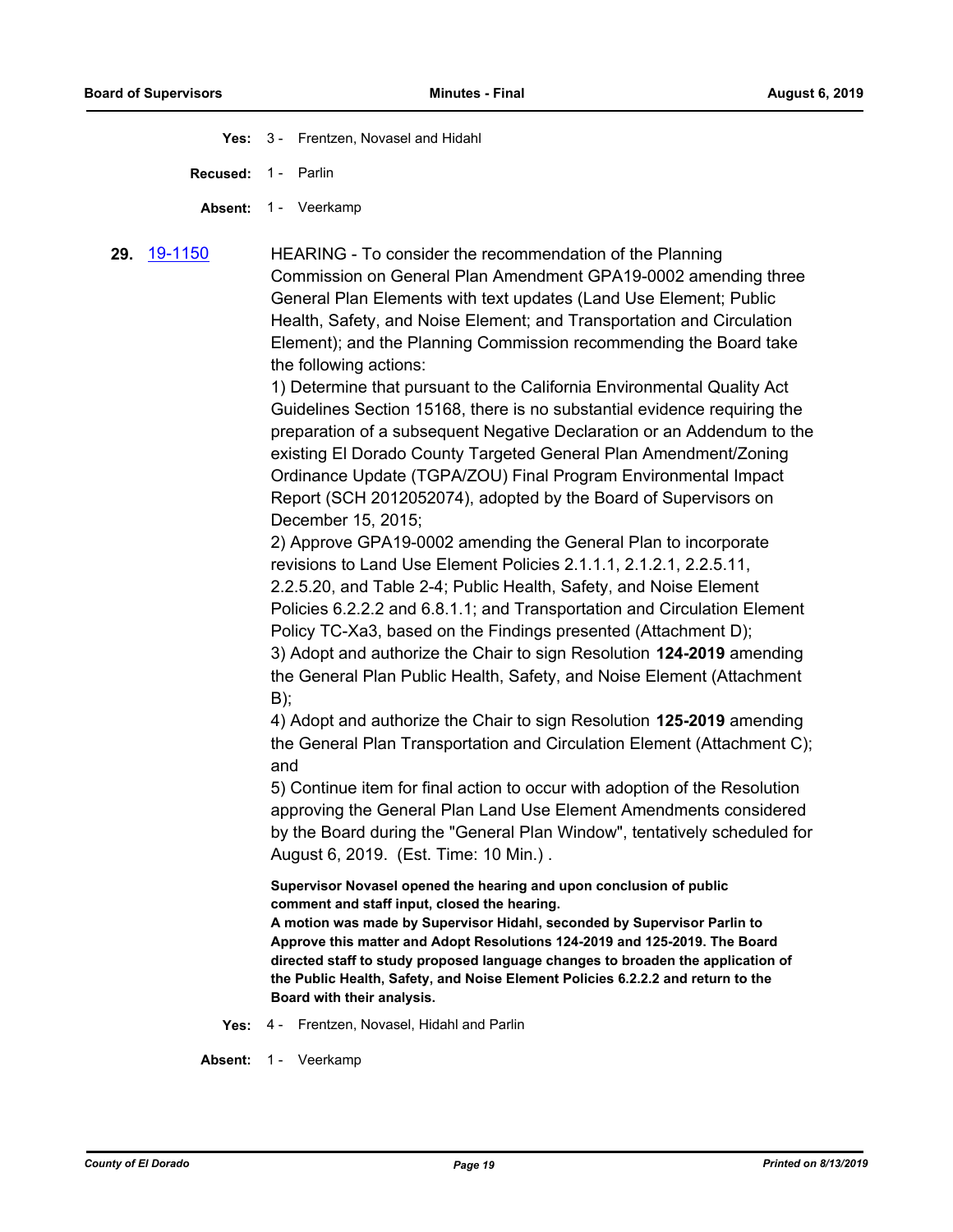**30.** [19-1151](http://eldorado.legistar.com/gateway.aspx?m=l&id=/matter.aspx?key=26473) Planning and Building Department recommending the Board adopt and authorize the Chair to sign Resolution **126-2019** approving the General Plan Land Use Element amendments considered by the Board during the August 2019 "General Plan Window". (Est. Time: 5 Min.)

#### **FUNDING:** N/A

**A motion was made by Supervisor Hidahl, seconded by Supervisor Novasel to Adopt Resolution 126-2019 specifically items 1 and 4 of Resolution 126-2019, excluding items 2 and 3 of Resolution 126-2019.**

**The Board approves and accepts the environmental document(s) on the following amendments to the General Plan, and approves and adopts the following amendments to the General Plan based on the findings and reasons set forth in the staff reports and other documents considered by the Board of Supervisors at the public hearing, except as may be noted therein: 1) GEORGETOWN AREA - Commercial (C) to Medium Density Residential (MOR), consisting of 1.41 acres, identified by Assessor's Parcel Number 061-200-006 being described as Section 11 , Township 12 North, Range 10 East, M.D.M., as shown in Exhibit A; and** 

**4) Policies 2.1.1.1, 2.1.2.1, 2.2.5.11, 2.2.5 .20, and Table 2-4.**

- **Yes:** 4 Frentzen, Novasel, Hidahl and Parlin
- Absent: 1 Veerkamp

**A motion was made by Supervisor Hidahl, seconded by Supervisor Novasel to Adopt Resolution 126-2019 specifically items 2 and 3 of Resolution 126-2019, excluding items 1 and 4 of Resolution 126-2019.**

**The Board hereby approves and accepts the environmental document(s) on the following amendments to the General Plan, and approves and adopts the following amendments to the General Plan based on the findings and reasons set forth in the staff reports and other documents considered by the Board of Supervisors at the public hearing, except as may be noted therein: 2) PILOT HILL AREA - Multifamily Residential (MFR) to Commercial (C), consisting of 0. 77 acre, identified by Assessor's Parcel Number 104-250-010 being described as a portion of the North half of Section 6, Township 11 North, Range 9 East, M.D.M., as shown in Exhibit B; and 3) SHINGLE SPRINGS AREA - Medium-Density Residential (MDR) to Commercial (C), consisting of 0.083 acre, identified by Assessor's Parcel Number 070-250-070 being described as a portion of Section 1, Township 9 North, Range 9 East, M.D.M., as shown in Exhibit C.** 

**There was a clerical correction to item 3 of Resolution 126-2019. Multifamily Residential (MFR) was corrected to Medium-Density Residential (MDR).**

- **Yes:** 3 Frentzen, Novasel and Hidahl
- **Recused:** 1 Parlin
- Absent: 1 Veerkamp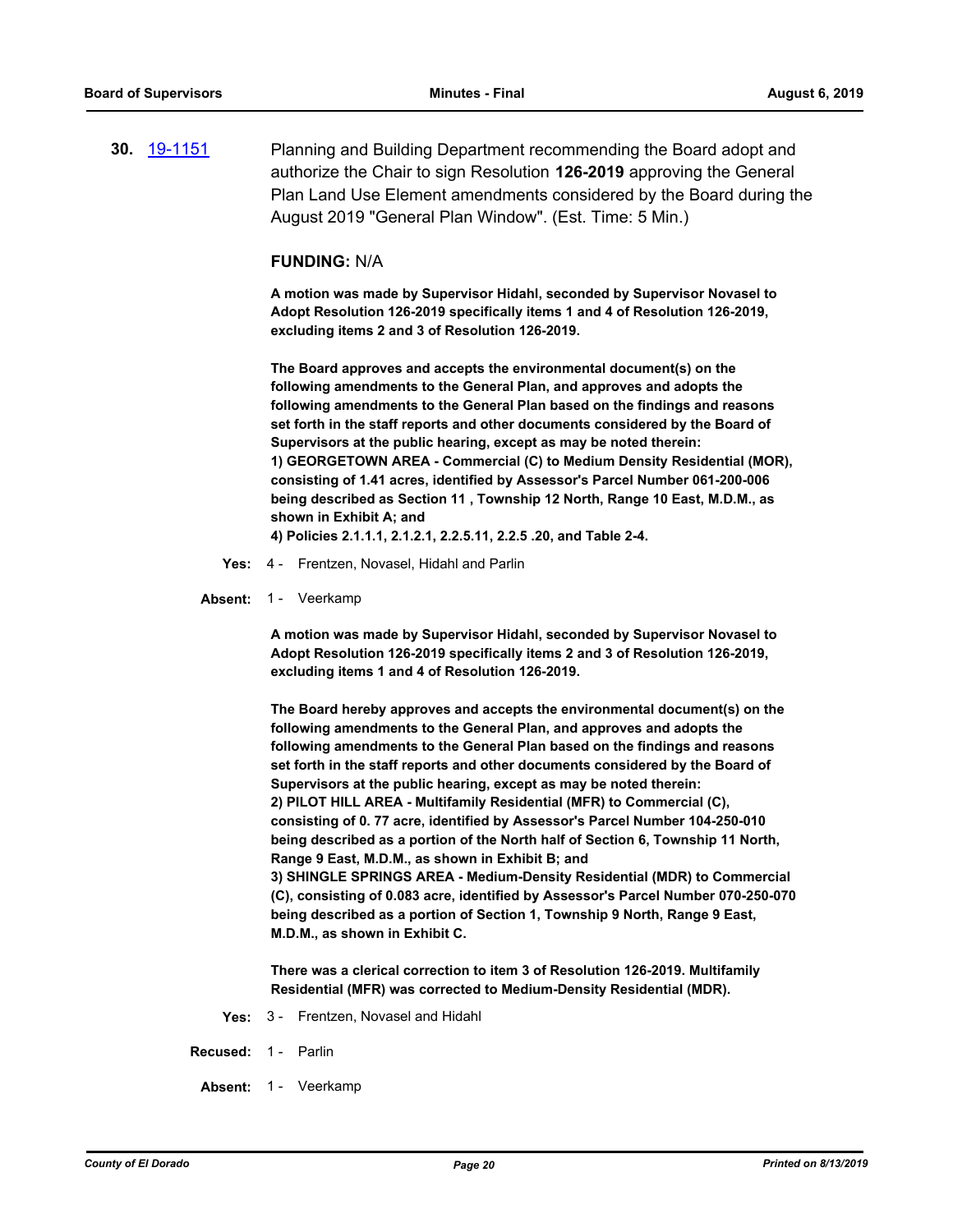## **3:30 P.M. - TIME ALLOCATION**

**31.** [19-1175](http://eldorado.legistar.com/gateway.aspx?m=l&id=/matter.aspx?key=26498) Chief Administrative Office recommending the Board consider the following related to the Vegetation Management Program: 1) Adopt and authorize the Chair to sign Resolution **128-2019**, revising the personnel allocation for the Chief Administrative Office, Emergency Medical Services and Emergency Preparedness Division, adding 1.0 FTE Administrative Analyst;

2) Request the Auditor-Controller to establish two new general fund org codes within the chart of accounts for the Chief Administrative Office, Emergency Medical Services and Emergency Preparedness Division; 3) Authorize the Chair to execute a budget transfer to move appropriations from Department 15 to the EMS/Preparedness Division, increasing appropriations in Salaries and Benefits and Services and Supplies in the newly created orgs by a total of \$291,000, and reducing related appropriations in Department 15 by an equal amount; and 4) Authorize the Chief Administrative Office to request a proposal from Cal Fire for the provision of defensible space inspections within the unincorporated area of the County in accordance with the County's Vegetation Management and Defensible Space Ordinance, Chapter 8.09. (Est. Time: 10 Min.)

**FUNDING:** General Fund (3/5 vote to move appropriations).

*Public Comment: K. Payne, E. Hornvet, T. Kayes, K. Earl*

**A motion was made by Supervisor Frentzen, seconded by Supervisor Hidahl to Approve this matter and Adopt Resolution 128-2019. The Board directed staff to consider proposals from any fire district or agency submitting a proposal for the entire County.**

- **Yes:** 3 Frentzen, Novasel and Parlin
- **Noes:** 1 Hidahl
- Absent: 1 Veerkamp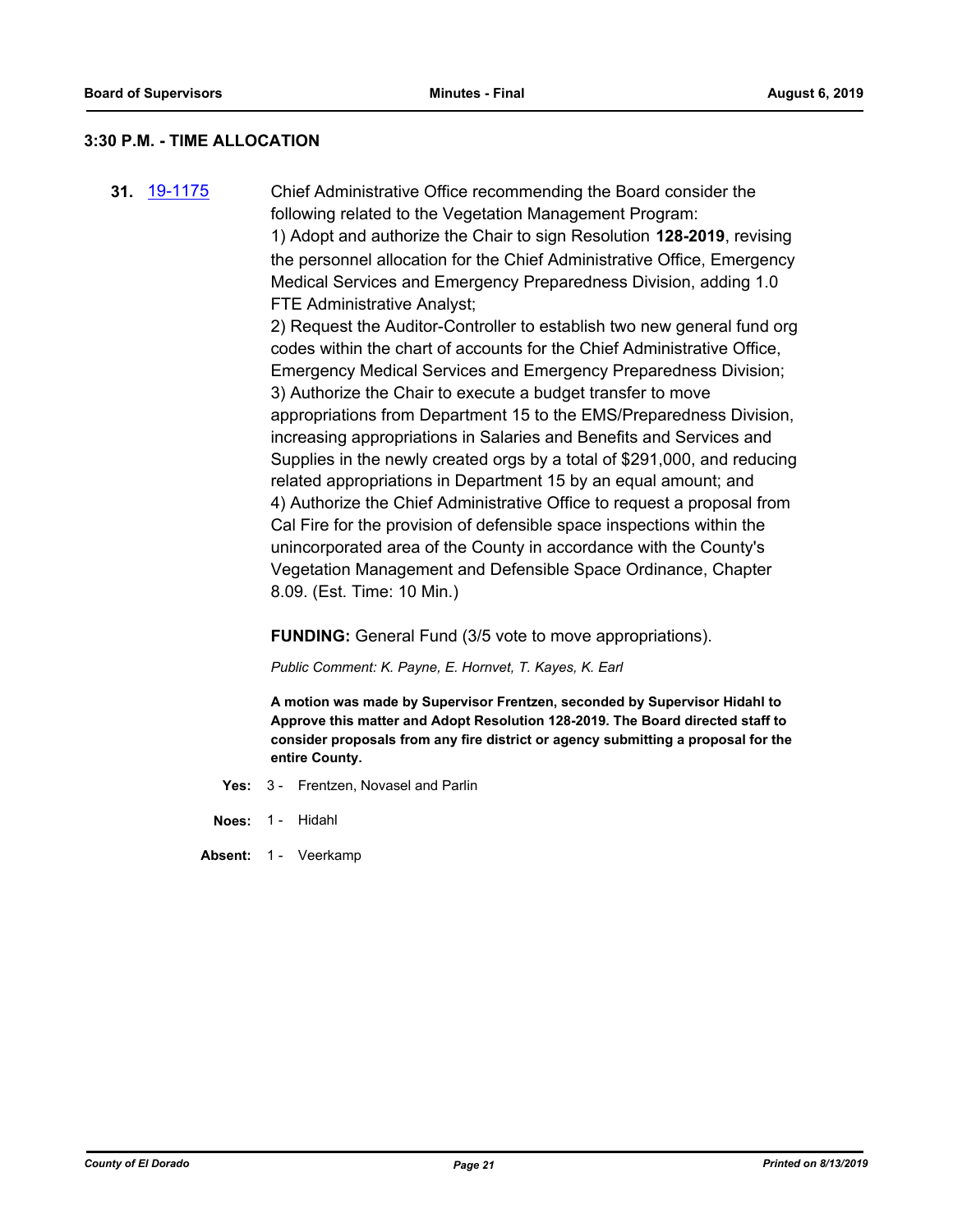## **ITEMS TO/FROM SUPERVISORS**

| Supervisor Parlin reported on the following:                                   |
|--------------------------------------------------------------------------------|
| <b>Cemetery Advisory Committee meeting.</b>                                    |
| Eldorado National Forest Service Supervisor Laurence Crabtree meeting.         |
| Guest Speaker at the monthly Marshall Grange potluck.                          |
| <b>Coloma Lotus Advisory Committee.</b>                                        |
| <b>Commission on Aging member meeting.</b>                                     |
| Meeting with resident in Cool.                                                 |
| Mosquito meeting regarding cemetery.                                           |
| Meeting with Insurance Broker regarding fire insurance.                        |
| Department of Transportation District 4 tour.                                  |
| Creekside Village update.                                                      |
| Transportation Commission and El Dorado Transit meeting.                       |
| Supervisor Frentzen reported on the following:                                 |
| Sacramento-Placerville Transportation Corridor Joint Powers Authority meeting. |
| Grizzly Flat fire safe council.                                                |
| <b>State Controller's meeting.</b>                                             |
| Transportation Commission and El Dorado Transit meeting.                       |
| Local Agency Formation Commission legislative meeting.                         |
| <b>Cameron Park Community Services District meeting.</b>                       |
| Supervisor Hidahl reported on the following:                                   |
| Monthly Planning and Building meeting.                                         |
| <b>Cemetery Advisory Committee meeting.</b>                                    |
| <b>Behavioral Health Commission meeting.</b>                                   |
| <b>Community Corrections Center graduation.</b>                                |
| <b>Chief Administrative Office meeting.</b>                                    |
| <b>Mental Health and Criminal Justice forum.</b>                               |
| Transportation Commission and El Dorado Transit meeting.                       |
| El Dorado Hills Community Council meeting.                                     |
| Supervisor Novasel reported on the following:                                  |
| Fire Insurance letter.                                                         |
| Tahoe Regional Planning Agency meeting.                                        |
| <b>Tahoe Prosperity Center meeting.</b>                                        |
| <b>Meyers Advisory meeting.</b>                                                |
| <b>CalTrans Tahoe coordination meeting.</b>                                    |
| South Lake Tahoe Joint Powers Authority.                                       |
| Tahoma Home Owner's Association meeting.                                       |
|                                                                                |
|                                                                                |
|                                                                                |

**Don Ashton, Chief Administrative Officer, reported on the following: Fire Insurance letter. Meeting with Sheldon Ford who is the field representative for Senator Dahle.**

## **ADJOURNED AT 5:40 P.M.**

**CAO UPDATE**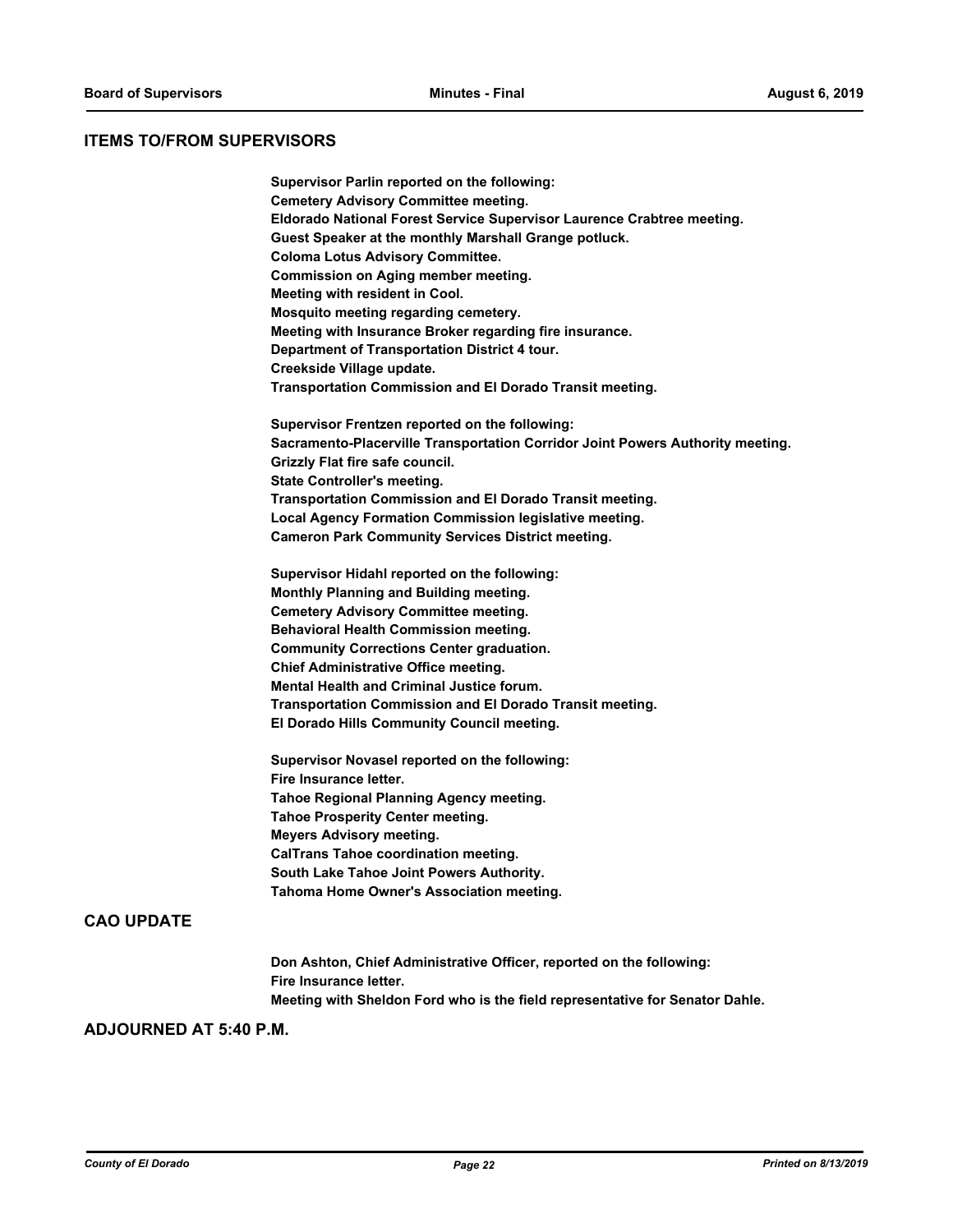## **CLOSED SESSION**

**32.** [19-1087](http://eldorado.legistar.com/gateway.aspx?m=l&id=/matter.aspx?key=26409) **Pursuant to Government Code Section 54957.6 - Conference with Labor Negotiator**: County Negotiator: Director of Human Resources and/or designee. Employee organization: El Dorado County Employees' Association, Local 1, representing employees in the General, Professional, and Supervisory Bargaining Units. (Est. Time: 10 Min.)

> **No Action Reported. Supervisors Hidahl, Frenzen, Parlin and Novasel participated. Supervisor Veerkamp was absent.**

**33.** [19-1191](http://eldorado.legistar.com/gateway.aspx?m=l&id=/matter.aspx?key=26514) **Conference with Legal Counsel - Existing Litigation** pursuant to Government Code Section 54956.9(d)(1). Title: PG&E Corporation Bankruptcy (Case No. 19-30088 and 19-30089). Number of potential cases: (2). (Est. Time: 15 Min.)

> **Supervisors Hidahl, Frentzen, Parlin and Novasel participated. Supervisor Veerkamp was absent. By a 4-0 vote, the Board authorized the County's participation in a consortium of other counties to share legal representation and expenses associated with the bankruptcy cases.**